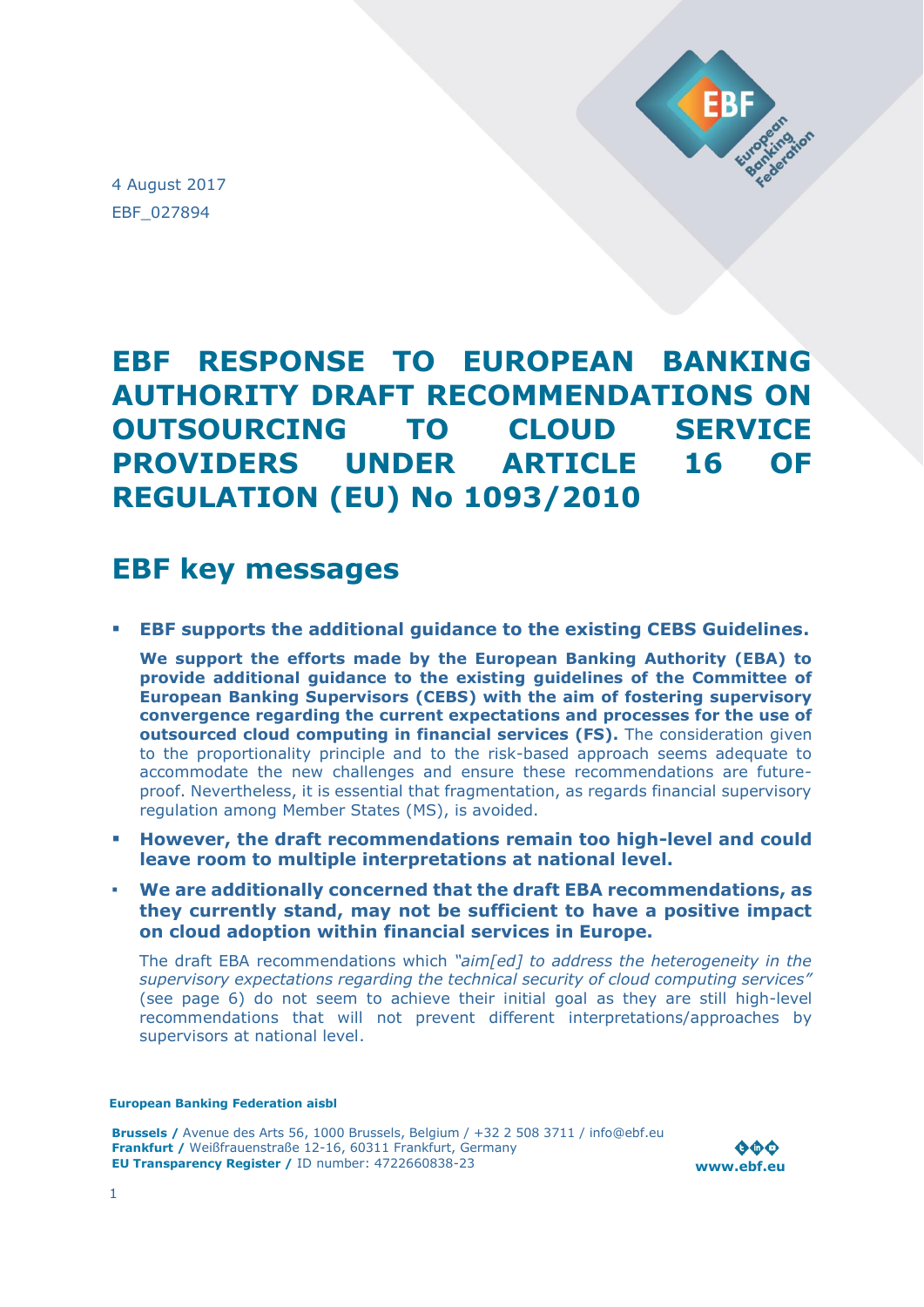

In most cases, the draft recommendations include a non-exhaustive list of general criteria, which will allow National Competent Authorities (NCAs) to include their own additional criteria or to have diverging interpretations on how to fulfil the proposed requirements. They also leave many technical security requirements to the discretion, interpretation or risk appetite of the supervisors rather than to the risk appetite of the outsourcing entity where it properly belongs. Supervisors should be able to explain the reasons (to the institution and/or the CSP) in case they do not support an initiative being outsourced to a CSP.

It is important to enable a consistent application of a risk-based approach to cloud computing in FS and to ensure that any recommendations focus on outcomes rather than listing prescriptive requirements. Competent authorities and national regulators must make every effort to comply with these recommendations without adding extra layers to the stipulated requirements.

We believe that the development of quidelines or other instruments requiring direct application by National Competent Authorities would be a better option.

The national supervisory authorities/EBA/European Central Bank (ECB) and other European institutions such as the European Commission (EC) should try to promote the safe use of cloud services in the Digital Single Market (DSM), ensuring a level playing field for all players, both within the EU and beyond. Restricting the use of cloud services will negatively affect the digital transformation of financial institutions in Europe and impede the creation of an innovative FinTech ecosystem.

The ultimate goal must be to avoid the development of different reporting criteria and/or the fragmentation of requirements between Member States.

#### ▪ **EBA's objective should be to reach a point where notification on a caseby-case basis is not required at either EU or national level.**

**We have argued in the past that the requirement of notification of cloud projects on a case-by-case basis significantly increases the time to market**  thereby reducing the benefit of using the cloud in financial services. The industry firmly believes that EBA should aim, among others, at reaching a point where notification on a case-by-case basis is not required either at EU level or by NCAs. A first step toward this goal is to require notification only of material outsourcing, which will reduce the divergence between MS as to which different elements supervisors may take into account when evaluating cloud projects. We believe the process should allow the communication to take place once the cloud initiative is in the production phase.

#### **It is important to continuously assess and update the EU outsourcing regulation to ensure it is adapted to the technology-enabled world.**

Given the rapid growth of technology in financial services over the past few years, which is expected to continue, it is necessary to regularly assess and update the EU outsourcing regulation to make it more relevant to the technology-enabled world of finance. The most notable technologies that will benefit from cloud computing are data analytics, machine learning and distributed ledgers. In addition, many of the start-ups providing technological solutions to the banking industry or directly to consumers take a "cloud first" approach, thereby enabling greater and more efficient use of cloud computing with direct benefits on innovation and competition in financial services.

The industry welcomes the draft EBA recommendations on using cloud computing in financial services, which represent a starting point to set up an essential baseline for a deeper contextualisation around cloud computing specificities.

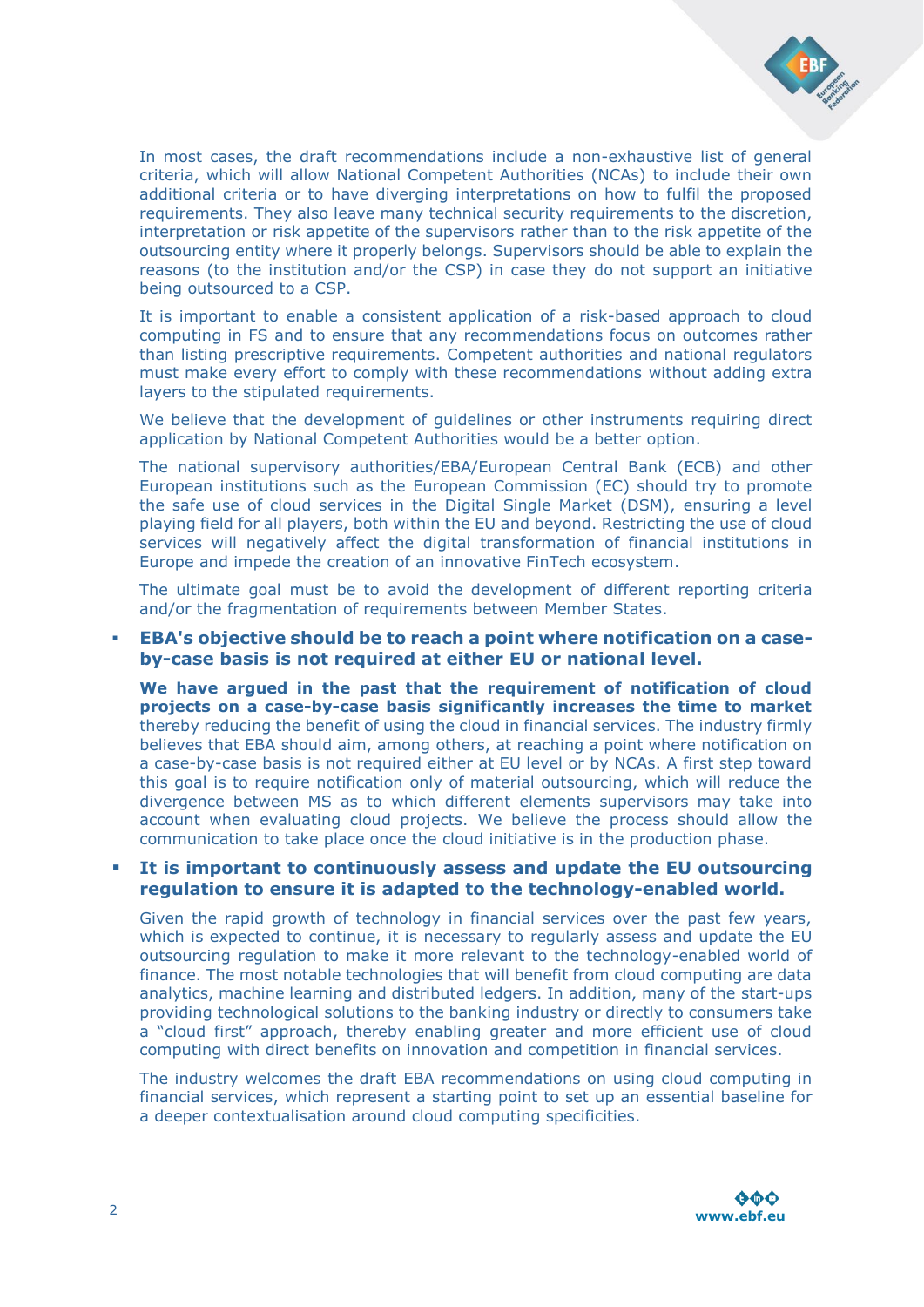

However, as long as outsourcing rules designed for a different paradigm remain linked to regulatory consideration, the use of cloud in financial services will continue to suffer from unnecessary frictions. The recommendations should thus introduce further clarifications on the outsourcing concepts.

## **Cloud Service Providers should be certified based on recognised international standards.**

Third-parties' certification mentioned in paragraph 8(b) would help financial institutions by allowing them to rely on a standard approach across Europe. We believe Cloud Service Providers (CSPs) should be certified based on recognised international standards, such as SSAE 16, SOC1 or SOC2, in order to comply with supervisors' demands in regard to risk mitigation measures. The financial services industry will work with CSPs to define how third-party audits would work and what criteria should be met so as to be accepted by EBA and NCAs. This would create a more agile process facilitating the use of CSPs in financial services.

The adoption of base standard certifications to guarantee compliance or the definition of a cloud outsourcing banking standard against which a certification could be requested, would help outsourcing institutions and CSPs across Europe to reduce the compliance burden and increase security. A more detailed reference to a base standard certification would thus help.

#### **The development of high-level principles by the industry should be favoured.**

A non-approval of a risk analysis could come with a clear gap analysis of what control measures were lacking and would need to be implemented in order to reduce risk in any single outsourcing.

We thus believe the creation of a harmonised European and global technology risk framework could be beneficial in alleviating or limiting many of the frictions caused by regulatory uncertainty. However, such a solution would need to be wide-ranging and led by the industry itself in order to overcome the difficulties inherent in crossjurisdictional approaches.

Essential benefit could be derived by EU regulators' recognition of a defined best practice.

The EBA should work closely with the financial services industry to develop defined best practice ensuring an increased level of certainty and alleviating frictions in the current process for obtaining cloud services.

The financial services industry will also work with CSPs to define what high-level principles should be met so as to be accepted by the EBA and NCAs. This would create a more agile process to use CSPs in financial services.

#### **Further consideration should be given to the GDPR to be implemented by May 2018.**

Cloud outsourcing includes data transfers between controllers and processors. As personal data needs to be secured at all times, adequate organisational and technical measures by both controllers and processors are vital.

It is noted that CSPs should be considered as processors according to article 28 GDPR, meaning that CSPs shall also comply with GDPR obligations (such as article 30 paragraph 2 and articles 32 and 33 paragraph 2 GDPR).

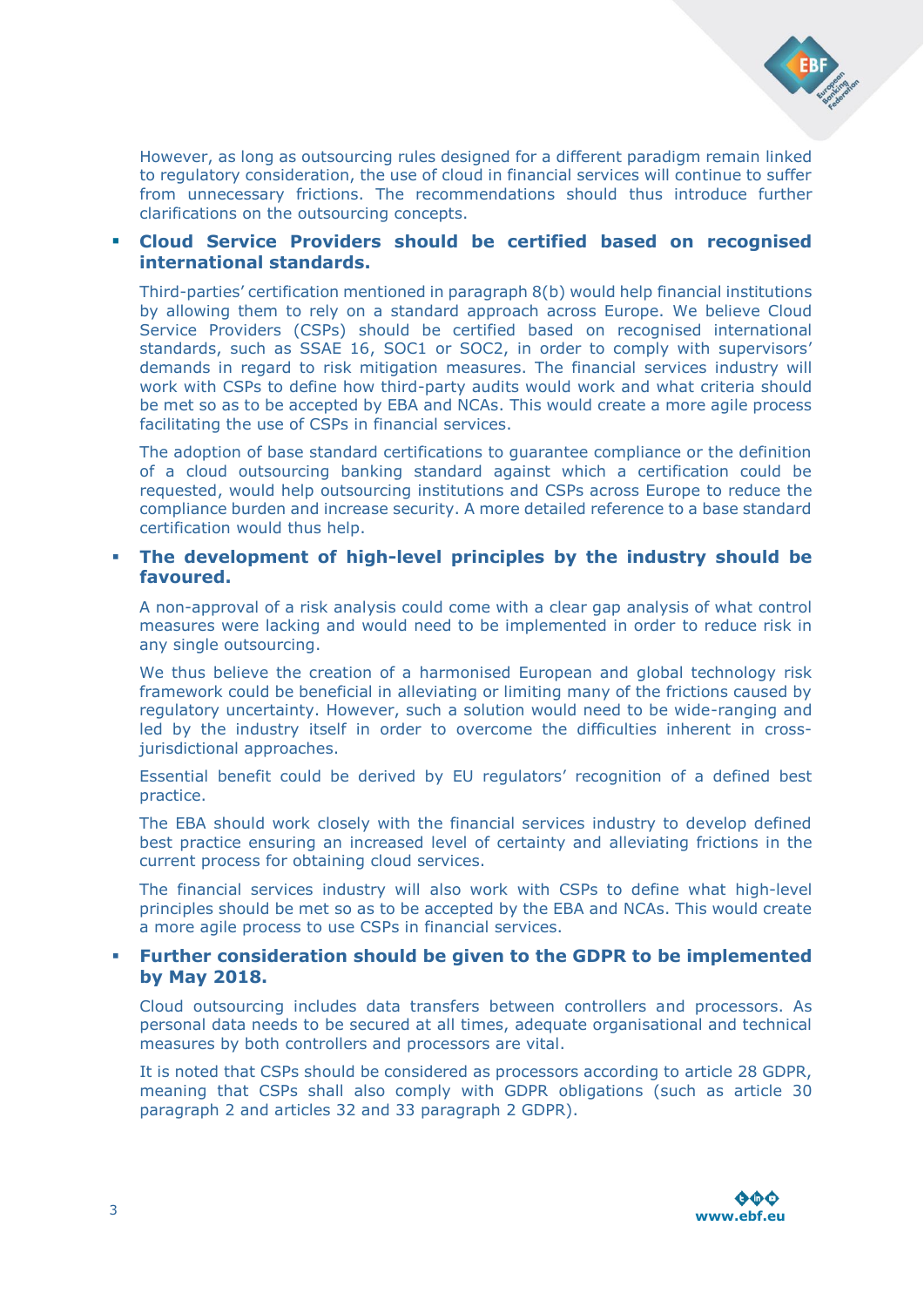

We observe a certain overlap between local data protection laws, the future GDPR provisions for the protection of personal data and the requests made by national supervisors to perform risk analysis. We believe it is essential to take into account that data protection issues should be supervised by Data Protection Authorities (DPAs), on the basis of GDPR and local data protection laws. The National Supervisory Authorities (NSAs) should abide by the GDPR and the DPAs' decisions, if they have given permission to use a cloud service complying with all security and privacy measures. The decisions of the NSAs should not be stricter than the decisions of the DPAs as this would undermine the usage of the cloud and affect competition with other players that are not under NSA supervision.

In addition, it is important to stress that, in order to ensure a level playing field, EU members' players should comply equally with regard to GDPR, but should not be forced to comply with additional requirements to data protection, privacy and cybersecurity measures. Doing so would increase the competitive gap with non-European countries who come across fewer obstacles in using the Cloud.

#### ▪ **The recommendations should explicitly mention the underlying risk driver.**

It would also be very helpful if, for each EBA recommendation, the underlying risk driver were explicitly mentioned. This would help in understanding why a recommendation is formulated as it is.

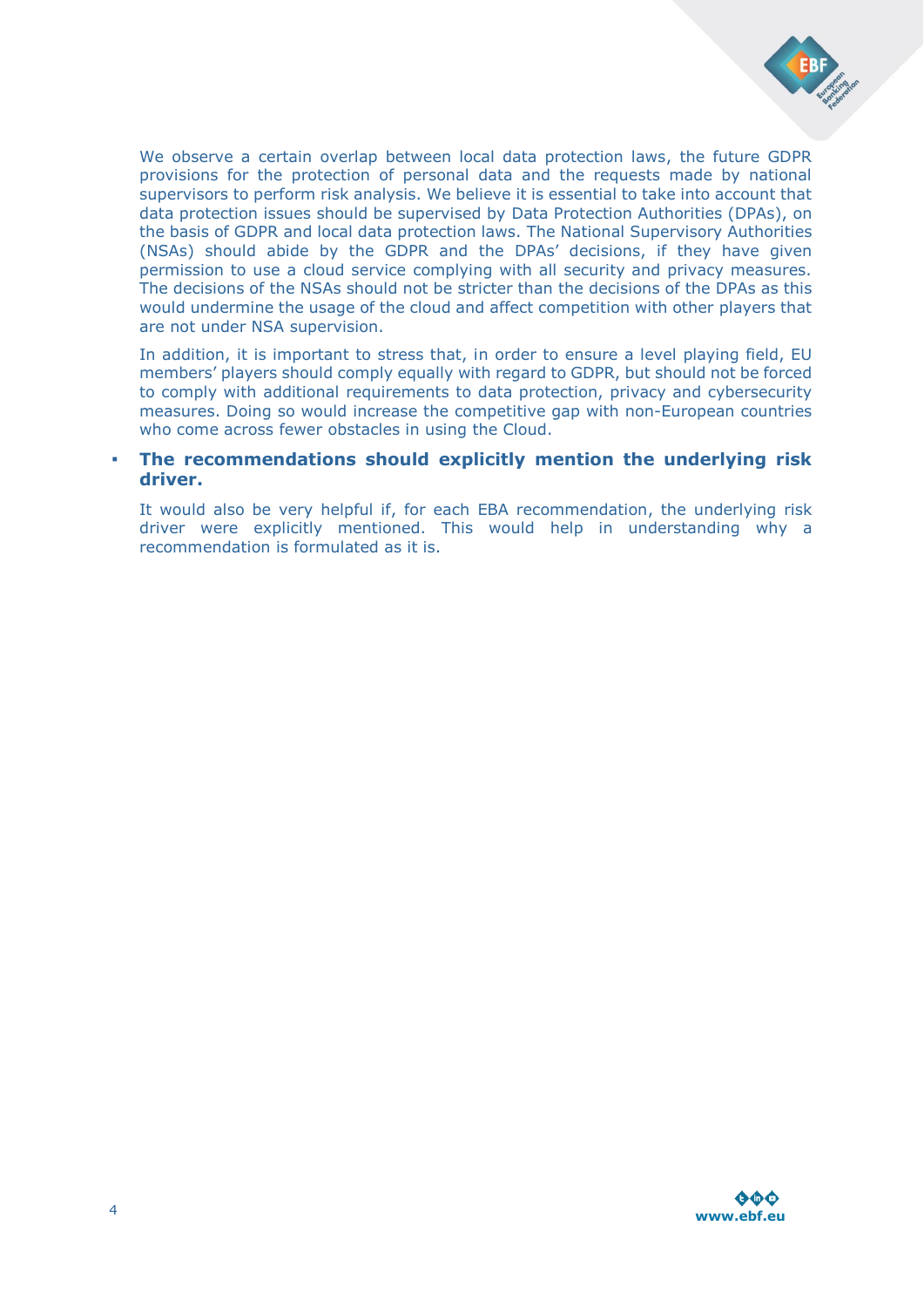

## **1. Are the provisions from these recommendations clear and sufficiently detailed to be used in the context of cloud outsourcing?**

In general, we believe that these draft recommendations provide additional clarifications to institutions on outsourcing to cloud service providers.

We welcome the recognition by the European Banking Authority (EBA) of the existing significant levels of uncertainty regarding the supervisory expectations that apply to outsourcing to Cloud Service Providers (CSPs) (mainly due to differences in the national regulatory and supervisory frameworks for cloud outsourcing) and the resulting barrier to institutions using cloud services.

We support the efforts made by the EBA to provide additional guidance to the existing guidelines of the Committee of European Banking Supervisors (CEBS) with the aim to foster supervisory convergence regarding the current expectations and processes for the cloud. The consideration given to the proportionality principle and the risk-based approach seems adequate to accommodate the new challenges and ensure these recommendations are future-proof.

This said, although the recommendations represent a positive first step to bringing harmonisation and avoiding national regulatory and supervisory differences, the development of guidelines or other instruments requiring direct application would be a better option than recommendations which do not prevent different approaches/ interpretations by supervisors at national level. In most cases, the recommendations include a non-exhaustive list of general criteria, which will allow National Competent Authorities (NCAs) to include their own additional criteria or to apply diverging interpretations on how to fulfill the proposed requirements.

In our view, the list of criteria should not leave room for interpretation. It is important to enable the consistent implementation of a risk-based approach and that this implementation is built on principles and outcomes rather than on a prescriptive list. Competent authorities and financial institutions must make every effort to comply with these recommendations. It is indeed important that the local regulators do not add extra layers to those requirements.

The EBA should work closely with the financial services industry to develop defined best practices. Such best practices will provide the industry with the level of certainty it requires and will alleviate frictions in the current process for obtaining cloud services without requiring that EBA sets out more prescriptive regulation, which in turn would make the recommendations difficult to adapt to future needs. The financial services industry will also work with CSPs to define what high-level principles should be met so as to be accepted by the EBA and NCAs. This would create a more agile process to use CSPs in financial services.

In addition to the above general comments, please find below our detailed opinion on some of the observations.

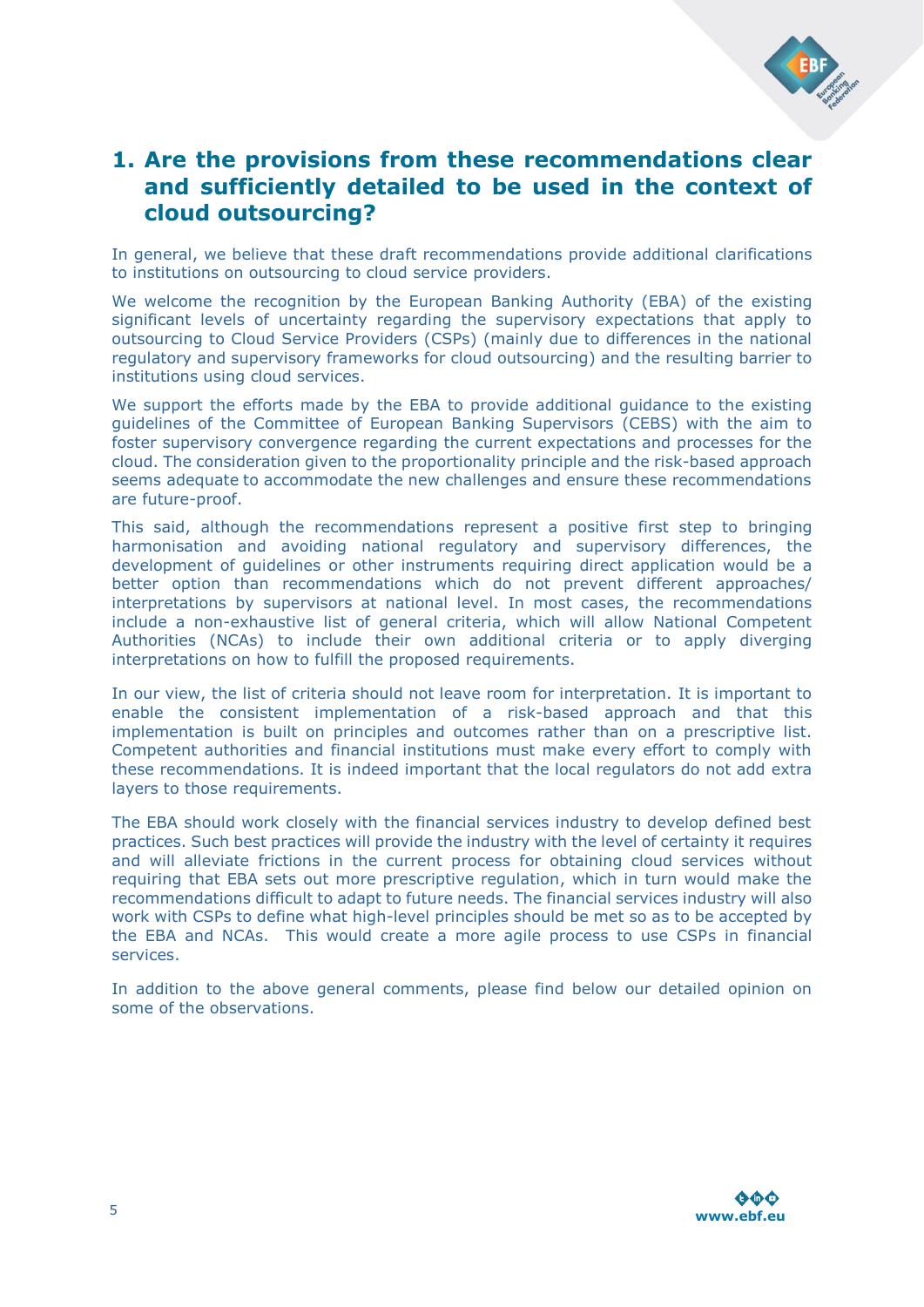

## **CHAPTER 2 – SUBJECT MATTER, SCOPE AND DEFINITIONS**

## **DEFINITIONS**

As a general comment, we observe that the definition of cloud computing mentioned in the draft recommendations corresponds to the definition of the National Institute of Standards and Technology (NIST) Special Publication SP 800-145, published in September 2011.The definition provided by the draft EBA recommendations remain however more concise, which may lead to confusion. We therefore recommend to make direct reference to the NIST SP 800-145, which provides a complete definition, as well as to the ISO-IEC 17788-2014, which also represents an international standard which is technology- neutral.

In view of the above, we would request to remove all the definitions mentioned in the summary table at the bottom of page 10. A second reason for the request to remove this table would be that the definition of the NIST SP 800-145 distinguishes between IaaS, PaaS and SaaS, while the draft EBA recommendations seem to apply to any and all forms of cloud computing.

## **CHAPTER 4 – RECOMMENDATIONS ON OUTSOURCING TO CLOUD SERVICE PROVIDERS**

## **CHAPTER 4.1 - MATERIALITY ASSESSMENT**

#### **Suggestion for amendment :**

*1. Outsourcing institutions should, prior to any outsourcing of their activities, assess which activities should be considered* as material *in line with the list of activities subject to mutual recognition mentioned in annex 1 Directive 2013/36/EU(1) . Institutions should perform this assessment of the activities' materiality on the basis of CEBS guidelines and, in particular as regards outsourcing to cloud service providers, taking into account all of the following:* 

- *(a) the criticality and inherent risk profile of activities to be outsourced i.e. activities that are critical to the business continuity/viability of the institution and its obligations to customers,*
- *(b) the direct operational impact of outages, and related legal and reputational risks,*
- *(c) the impact any disruption of the activity might have on their revenue prospects,*
- *(d) (b) the potential impact that a confidentiality breach or failure of data integrity could have on the institution and its customers,*
- *(c) in cases where the activity is identical or very similar, the outsourcing institutions should be able to rely on previous similar assessments to avoid unnecessary double assessments and take into account the information already communicated.*

*1. Directive 2013/36/EU of the European Parliament and of the Council of 26 June 2013 on access to the activity of credit institutions and the prudential supervision of credit institutions and investment firms, amending Directive 2002/87/EC and repealing Directives 2006/48/EC and 2006/49/EC Text with EEA relevance*

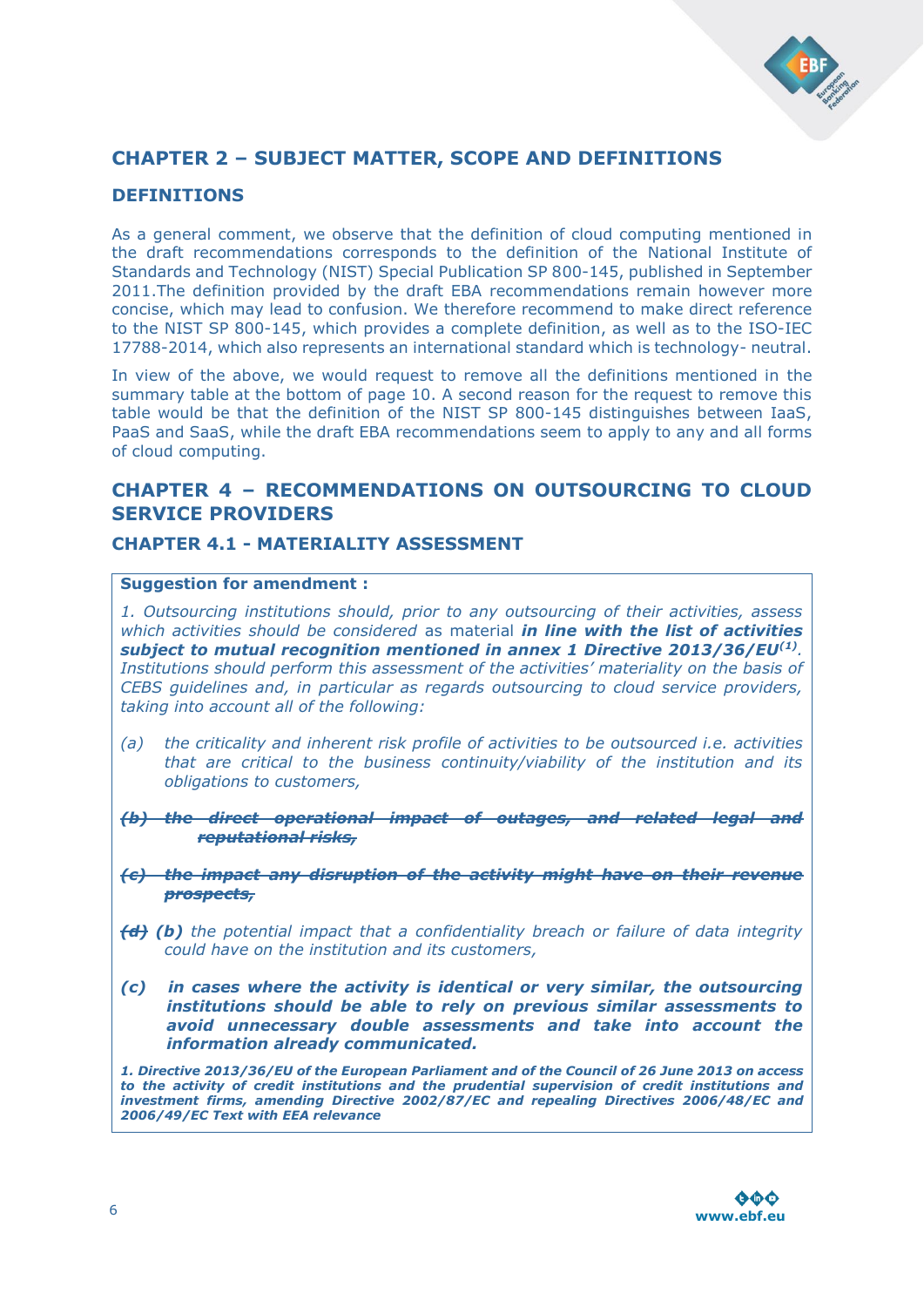

 We welcome the clarification of the required materiality assessment for cloud computing. We agree with the risk-based approach adopted in the guidelines as such an approach remains, in our view, the best way to ensure appropriate risk control and mitigation. In addition to a risk-based approach, the principle of proportionality is important to consider.

There may be instances where the use of cloud computing could be considered by regulators/supervisors as resulting in certain risks (e.g. exit concerns), but - to the contrary - the use of the cloud could contribute to significantly reduce risks compared to the on-premise present situation. **Cloud offers a lot of opportunity to materially increase security and facilitate compliance with GDPR**.

 We would like to stress that materiality assessment differs from the requirements of other risk assessments. Despite the definition of materiality which is provided and based on the CEBS Guidelines, **the definition provided by the draft EBA recommendations is not sufficient as it does not give any qualitative or quantitative criteria to objectively establish if a service is considered material or not.** The industry should therefore participate to the elaboration of criteria which will be recognised by the National Competent Authorities (NCAs) in order to ensure legal certainty, achieve a certain harmonisation and manage cloud outsourcing of activities with low risk impact.

#### **As a suggestion for amendment, we believe that the term "material" should be limited to the core business by reference to annex 1 Directive 2013/36/EU**  *"List of activities subject to mutual recognition".*

The following wording is therefore proposed:

*"1. Outsourcing institutions should, prior to any outsourcing of their activities, assess which activities should be considered* as material *in line with the list of activities subject to mutual recognition mentioned in annex 1 Directive 2013/36/EU (1) . Institutions should perform this assessment of the activities' materiality on the basis of CEBS guidelines and, in particular as regards outsourcing to cloud service providers, taking into account all of the following:"*

*(1) Directive 2013/36/EU of the European Parliament and of the Council of 26 June 2013 on access to the activity of credit institutions and the prudential supervision of credit institutions and investment firms, amending Directive 2002/87/EC and repealing Directives 2006/48/EC and 2006/49/EC Text with EEA relevance*

#### **The EBA recommendations should also indicate the possibility of avoiding double assessment in cases the activity is identical or very similar.**

- It should be indeed possible to rely on initial assessments conducted for identical or similar activities.
- In case new aspects should be taken into account for the assessment, this assessment should only cover the points which are diverging from the previous one. Minor changes should not justify a completely new assessment. There could also be cases where the assessment is not necessary: for example when adding an activity into a framed contract with the same or similar objective, only concise additional information might be required, meaning that a new assessment should not be required.
- If nevertheless an assessment is needed, a quick review should be conducted within a shorter period than the one usually conducted for a complete assessment.
- It is important that the EBA recommendations also cover cases where a service added into a contract has already been communicated or accepted by the authority, and clarify what should (or shouldn't) be communicated/notified to the authority.

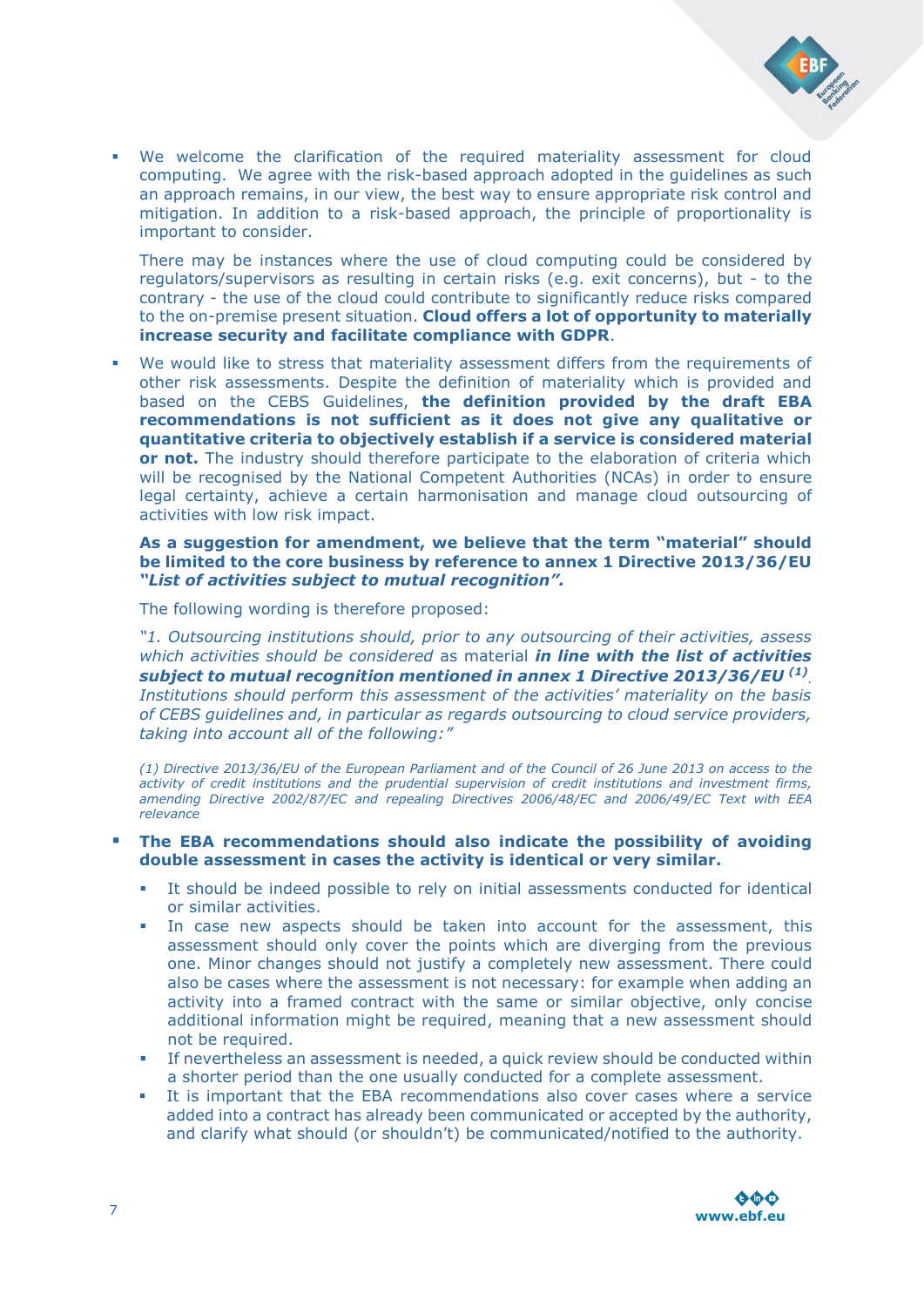

The following wording is therefore proposed:

*"(c) in cases where the activity is identical or very similar, the outsourcing institutions should be able to rely on previous similar assessments to avoid unnecessary double assessments and take into account the information already communicated."*

 *"(b) the direct operational impact of outages, and related legal and reputational risks"*

We propose to delete these criteria as it is incorrectly assuming that the risk of disruption increases with a CSP. The opposite may well be the case, depending upon the size of the bank vs the CSP.

 *"(c) the impact any disruption of the activity might have on their revenue prospects"*

We propose to delete this sentence since this cannot be allocated to a single outsourcing. Other methods are generally in place to analyse this aspect.

 **Among the four criteria mentioned, only criteria (a) and (d) should be maintained**

It is important that all banks make the necessary assessments and report them to their NCA. This should in turn ensure that all institutions and NCAs, on aggregate, take systemic risks into consideration. We consider however that among the four criteria mentioned, only criteria (a) and (d) should be maintained. "(a)" is specific to cloud outsourcing and "(d)" covers GDPR considerations. The rest of the criteria are not specific to outsourcing, meaning that they must be taken into account and be assessed in any service, even for those offered directly without any outsourcing agreement.

## **CHAPTER 4.2 – DUTY TO ADEQUATELY INFORM SUPERVISORS**

- The current draft recommendations require significant amounts of duplication in form and content of the information to be collected and reported to regulators/supervisors. For example, regarding personal data outsourced that implies an international data transfer outside the EU, it would mean reporting/communicating information to Data Protection Authority (DPA) and to the national supervisory authorities which might have different approaches. As other examples, paragraph 4.2.2 lists the information to be made available for material outsourcing, paragraph 4.2.3 lays out additional information on the firm's risk analysis that may be requested, and paragraphs 4.2.4 and 4.2.5 detail the requirements of a register of outsourced activity including nonmaterial activity which is to be maintained at institution and group level and submitted to NCAs upon request.
- The level of duplication is increased by the right of NCAs to request additional information in all cases as per paragraph 3. We thus question how this information will be understood by NCAs and whether such an *ad hoc* collection of information would create a potential for continued variation in the regulatory approach across national jurisdictions, which would go against the purpose of these recommendations. We would therefore advocate for a common risk-based approach across national jurisdictions.

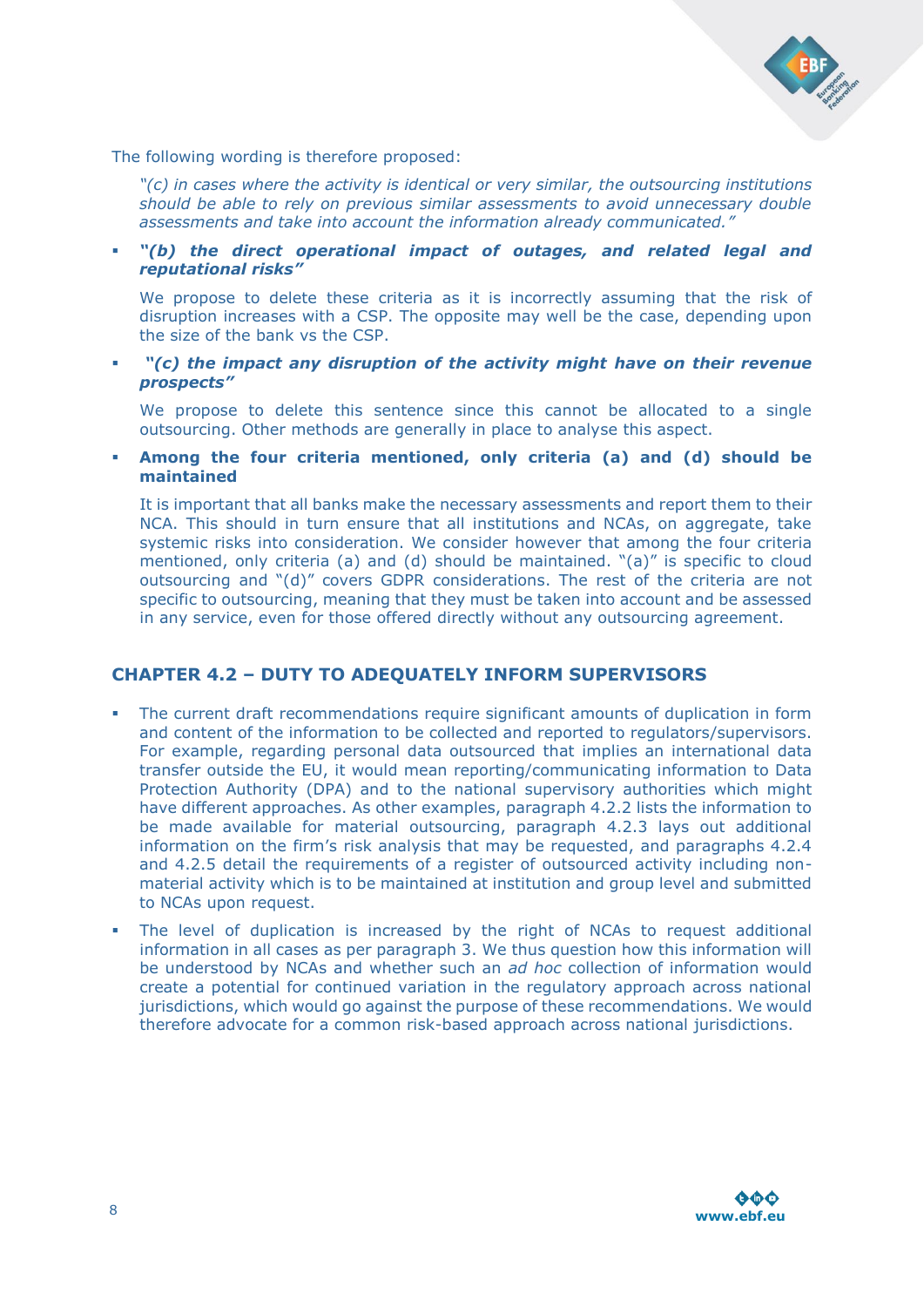

## **PARAGRAPH 2**

#### **Suggestion for amendment :**

*2. Outsourcing institutions should adequately inform the competent authorities of material activities being outsourced to cloud service providers. Institutions should perform this on the basis of as required by paragraph 4.3. of the CEBS guidelines and, in any case, make available to the competent authorities the following:* 

*(a) name of the cloud service provider, name of the parent company (if any);* 

*(b) description of the activities and data outsourced;* 

*(c) country where the service is performed (including location of data);* 

*(d) (c) service commencement date;* 

*(e) (d) last contract renewal date (where applicable);* 

*(f) (e) the applicable law governing the contract;* 

*(g) (f) service expiry or next contract renewal date.* 

 In our view, **this recommendation neither establishes precisely what has to be communicated, nor the Authority/Authorities (national and/or European Central Bank level) to be informed nor the procedure and deadline for Authorities to accept/not oppose the outsourcing of the service**.

Currently, some jurisdictions do not observe any authorisation/approval procedure but rather provide "administrative silence" or "silent assent" after one month. Moreover, even if there are security checks conducted by the supervisor, banks never know in advance what would be required to comply with those requirements.

- **One of the main issues is to make a distinction between non-material and material activities**. We believe that non-material services should not be subject to any notifications in line with the CEBS guidelines 5 (2006) which clearly state that "*there should be no restrictions on the outsourcing of non-material activities"* and "*in such cases the outsourcing institution does not need to adequately inform its supervisory authority".* For non-material services there are several items which may not be available for the assessment of the service that an institution wants to outsource. In particular, if an outsourcing institutions' initial assessment reveals that the service to be outsourced to the cloud is in no way material, several requirements including the execution of a fully documented in-depth risk analysis, privacy assessment and legal/contractual screening are replaced by a different assessment requiring less documentation. **Therefore, for non-material cloud services, we would prefer deleting the proposed EBA requirements for recording information under requirements 5(a) concerning 2(c), 2(e), 2(f), 2(g) and the recommendations under 5(e) and 5(f) (see also our comments to paragraph 5).**
- **We believe that the communication of contractual agreements with CSPs once signed, and the security policy and criteria agreed by the outsourcing institution and the CSP should be enough. Once the NCA has reviewed and validated the underlying conditions and obligations, it should not be necessary to notify the provision of any service within this already assessed framework.**

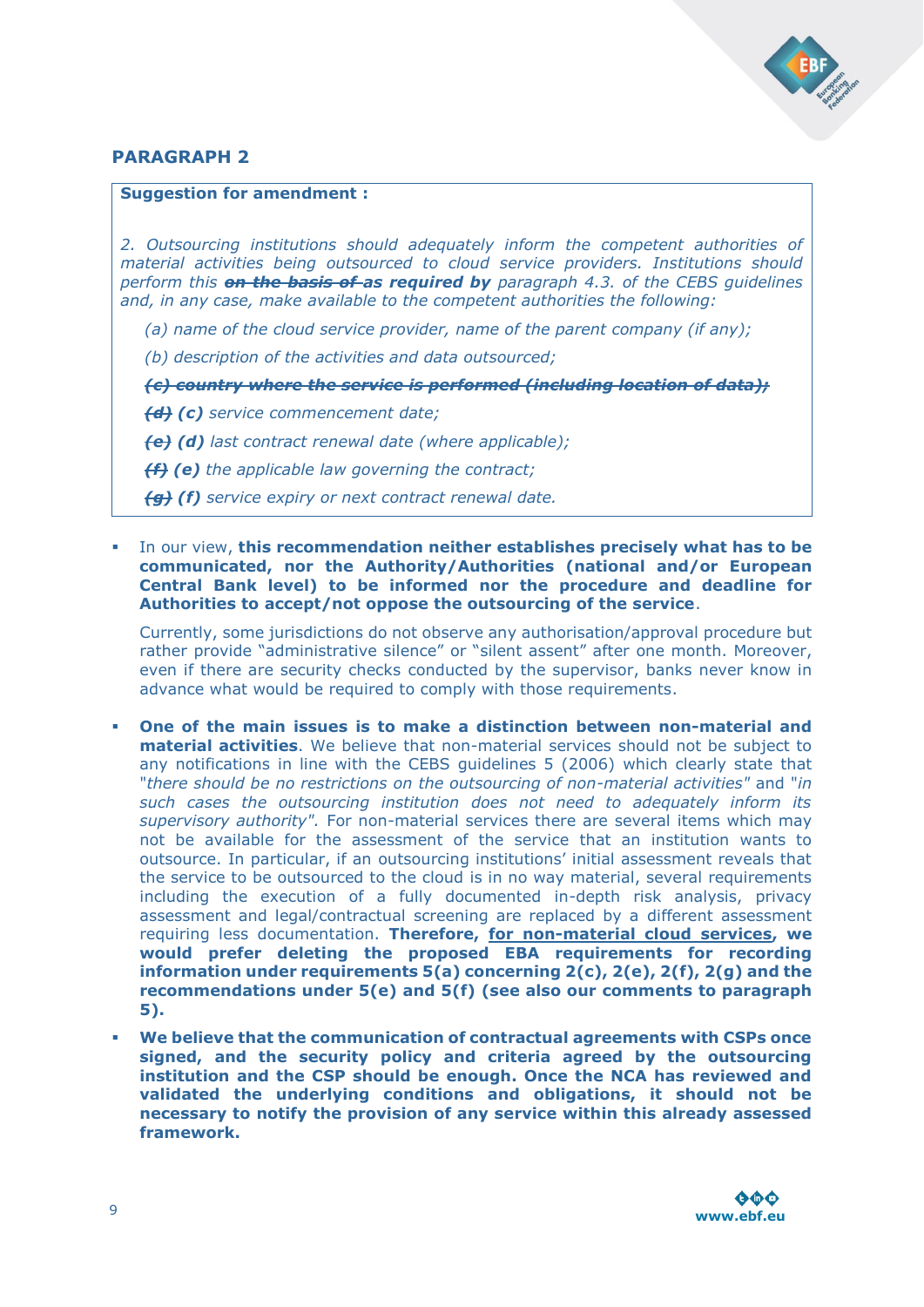

- Finally, as mentioned above, there remains room for uncertainty and variation among jurisdictions following the recommendations in the EBA consultation. **The EBA and NCAs should thus consider accepting industry best practice for the reporting of outsourced activities.** The industry would benefit from standardisation in reporting requirements which could be achieved through industry best practice. Regulators would benefit from a more comprehensive and less *ad hoc* approach to information collection.
- *"(c) country where the service is performed (including location of data)"***,**

It is not clear what *'including location of data'* means, or what level of detail is required here. Overall, this heavy focus on data locality is seen as problematic, especially given that, currently and even more in the future, it is expected that technology will continue to evolve in a direction where physical location of data will become less and less clear. These recommendations should focus on ensuring access to data from the location of the outsourcing institution and not on the location of data that is already regulated by applicable data protection regulations.

It is also important to stress that according to our interpretation of the CEBS guidelines paragraph 4.3 does not stipulate that the location of data, via reporting of the country where the service is performed, is required.

**For those reasons, we propose that requirement "(c)" is removed and in the first sentence of paragraph 2 "***on the basis of" is replaced by "as required" [by paragraph 4.3].*

## **PARAGRAPH 3**

#### **Suggestion for amendment:**

- *3. Further to the information provided, if the information already provided is not sufficient, in accordance with the previous paragraph, the competent authority may ask the outsourcing institution: for additional information, on its risk analysis for the material activities outsourced, such as*
	- *(a) to be informed whether the cloud service provider has a business continuity plan that is suitable for the services provided to the outsourcing institution; However, it is not necessary for the national competent authority to see or approve the cloud service provider's business continuity plan;*
	- *(b) whether the outsourcing institution has an exit strategy in case of a termination by either party or disruption of provision of the services by the cloud service provider;*
	- *(c) whether the outsourcing institution keeps the skills and resources necessary to adequately monitor the outsourced activities. whether the cloud provider adopts a market standard risk management framework and internal control system, and supplies periodically the outsourcing institution with the relevant information.*

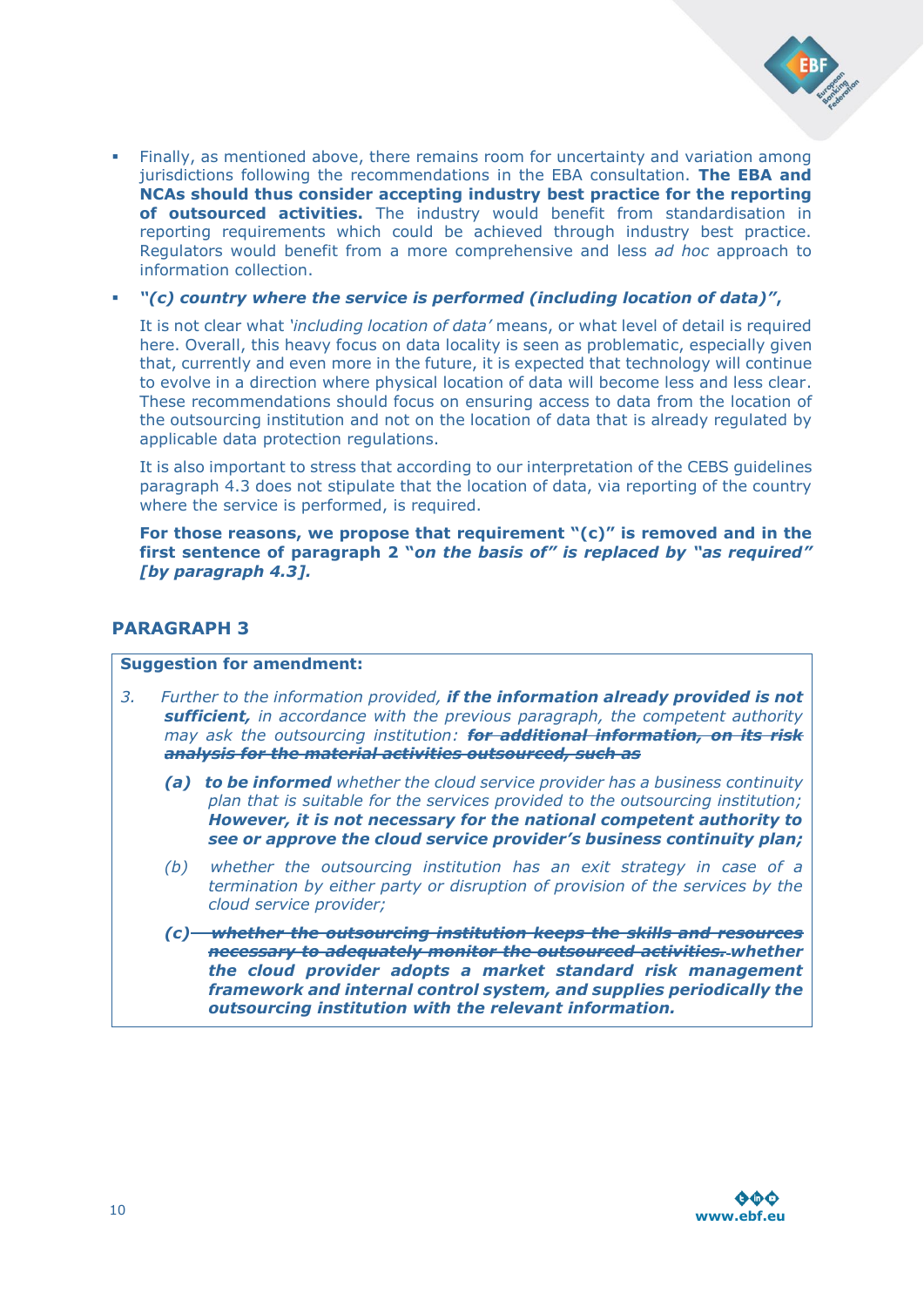

 In our views the sentence *"in accordance with the previous paragraph, the competent authority, may ask the outsourcing institution for additional information, on its risk analysis for the material activities outsourced"* leaves a certain flexibility to the national supervisors to ask or not additional information, which could lead to a lack of harmonisation among supervisors as each local supervisor may ask for different extra information. We believe it could slow down or even block the use of cloud services due to a continuous requirement for extra information.

We therefore believe that the information requested should be limited and requested only when the information already provided is not sufficient.

The wording *"if the information already provided is not sufficient"* should be therefore added and *"for additional information, on its risk analysis for the material activities outsourced, such as"* should be deleted in the first sentence of paragraph 3.

The following wording is therefore proposed:

*"3. Further to the information provided, if the information already provided is not sufficient, in accordance with the previous paragraph, the competent authority may ask the outsourcing institution:"* 

In addition, further clarification is needed regarding the following points:

#### *"(a) whether the cloud service provider has a business continuity plan that is suitable for the services provided to the outsourcing institution;"*

It is not clear whether it would be enough to merely know that the CSP has a business continuity plan or if the plan would need to be provided to the outsourcing institution and/or the supervisory authorities. If the latter is required, this may create significant difficulties for the conclusion of a contractual agreement between a financial/outsourcing institution and a CSP, due to the diverging interpretations of NCAs of what constitutes a sufficient business continuity plan (requirements the financial institutions will have to comply with).

#### **Therefore, we recommend that the EBA amends paragraph 3(a) by adding**  *"to be informed"* **at the beginning of the paragraph and add the following sentence** *"However, it is not necessary for the national competent authority to see or approve the cloud service provider's business continuity plan"*

In addition, the "(a)" requirement becomes redundant, if CSPs can show they are complying with certain standards or regulations such as the Data Protection requirements, NIS Directive, etc. If supervisors are already aware that certain CSPs are homologated with this requirement, outsourcing institutions should not need to submit evidence of such information each time they need to work with a specific homologated CSP.

The financial industry will also work with CSPs to define what criteria should be met so as to be accepted by the EBA and NCAs.

The following wording is therefore proposed:

*"(a) to be informed whether the cloud service provider has a business continuity plan that is suitable for the services provided to the outsourcing institution; However, it is not necessary for the national competent authority to see or approve the cloud service provider's business continuity plan;"*

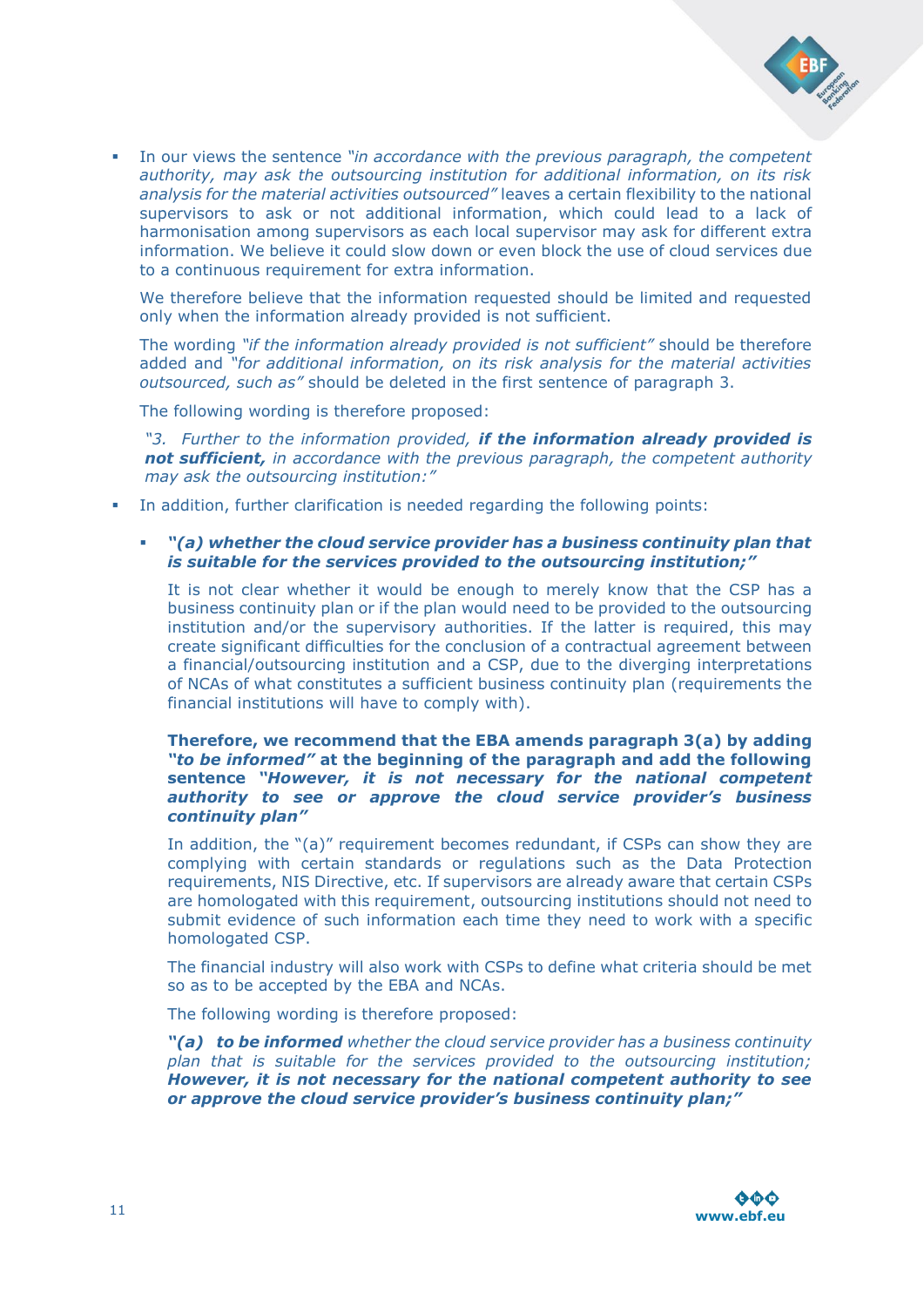

 *"(c) whether the outsourcing institution keeps the skills and resources necessary to adequately monitor the outsourced activities."*

It is not clear how to provide evidence that the required skills are present. In addition, this requirement does not seem to take into account that certain outsourced activities maybe automatised and do not need human resources (and therefore skills), which is actually one of the main advantages of certain cloud services.

We therefore consider that the initial sentence should be deleted and replaced by the following one:

*"(c) whether the cloud provider adopts a market standard risk management framework and internal control system, and supplies periodically the outsourcing institution with the relevant information"*

#### **PARAGRAPH 4**

#### **Suggestion for amendment:**

- *4. The outsourcing institution should maintain an updated register with information related to all its material and non-material outsourced activities at institution and, if required by the National Competent Authority, at group level. This register should include only the core elements related to an individual outsourcing file. The outsourcing institution should make available to the competent authority, upon its request, a copy of the outsourcing agreement and related information recorded in that register irrespective of whether or not the outsourced activity had been assessed by the institution as material.*
- We agree that the outsourcing process should be fully documented, and under management control. Nevertheless, the approach concerning the maintenance of an updated register with information related to material outsourced activities (on group level, level of every legal entity, senior management level) should be left at the discretion of the outsourcing institution, in alignment with the principle of proportionality.

Some banks involve a number of largely independently operating institutions active inside and outside of the European Monetary Union (EMU). Almost all processes are set up in a local context, and maintaining an outsourcing register at group level on a permanent basis is therefore problematic as these institutions lack supporting management structures or information systems to collect and process this information.

The paragraph should therefore be amended by adding the following wording "*if required by the National Competent Authority, at*" before the wording *"group level"*, to provide a certain flexibility and reflect the practice that most of the banks are only prepared to provide information at institution level.

 In alignment with the principle of proportionality, an approach explicitly confirmed by the EBA in the draft recommendation, we would recommend limiting the register under recommendations 4 and 5 to material cloud services only, the same way as for 4.2.2.

Registrations should therefore be limited to:

- Material activities (excluding non-material files);
- Only the core elements related to an individual outsourcing file (name of the service provider, short description of the activities concerned, renewal or expiry date, date and management body that assessed the materiality).

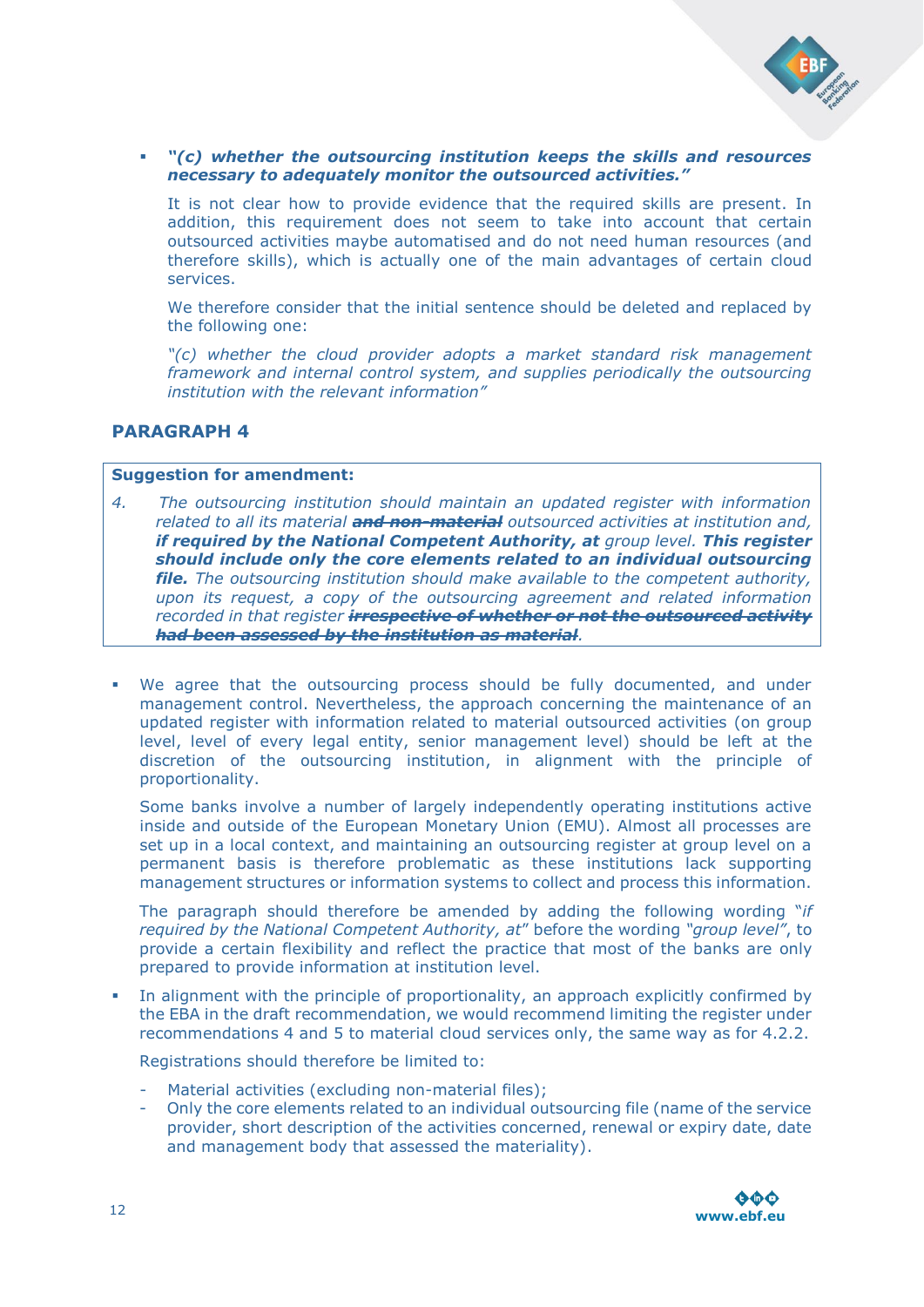

Because the requirement *"(…) The outsourcing institution should make available to the competent authority, upon its request, a copy of the outsourcing agreement and related information (…)"* is only necessary for material outsourcings and thus not necessary for non-material outsourcing, the following provision should be deleted *"(…) irrespective of whether or not the outsourced activity had been assessed by the institution as material."*

- We would also welcome some clarifications on whether this new register is to be created exclusively for the purpose of outsourcing cloud services. The EBA should clarify that the register will only refer to new contracts. Existing outsourcing services will not be concerned until the contract is renewed.
- In the EBF view, a risk-based approach to what is included in the register should be favoured. Best practices could also help set these guidelines.

The following wording is therefore proposed:

*"4. The outsourcing institution should maintain an updated register with information related to all its material outsourced activities at institution and, if required by the National Competent Authority, at group level. This register should include only the core elements related to an individual outsourcing file. The outsourcing institution should make available to the competent authority, upon its request, a copy of the outsourcing agreement and related information recorded in that register"*

## **PARAGRAPH 5**

#### *Suggestion for amendment :*

*5. In the register referred to in the previous paragraph, for cloud service providers, the following information should at least be included and is likely to be sufficient:*

*(a) those information referred to in paragraph 2 (a) to g (f) for material outsourcing and in paragraph 2 (a) to (c) for non-material outsourcing, if not yet provided ;*

*(b) type of outsourcing (IaaS, PaaS, SaaS, public/private/hybrid/community);*

*(c) (b) parties the outsourcing institutions receiving cloud services under the outsourcing agreement;*

*(d) (c) approval for outsourcing by the management body or the committee designated by it the appropriate responsible party,* 

*(e) name of the main subcontractor if applicable;*

*(f) country where the cloud service provider / main subcontractor is registered;*

*(g) (d) whether the outsourcing has been assessed as material (yes /no);*

*(h) date of institution's last materiality assessment of the outsourced activities;*

*(i) (e) cloud service provider / significant essential subcontractor supports business operations that are time critical (yes/ no);*

*(j) (f) assessment of the cloud service provider activity's substitutability as easy, difficult or impossible short, medium and long;*

*(k) (g) identification of an alternate service provider, where possible;*

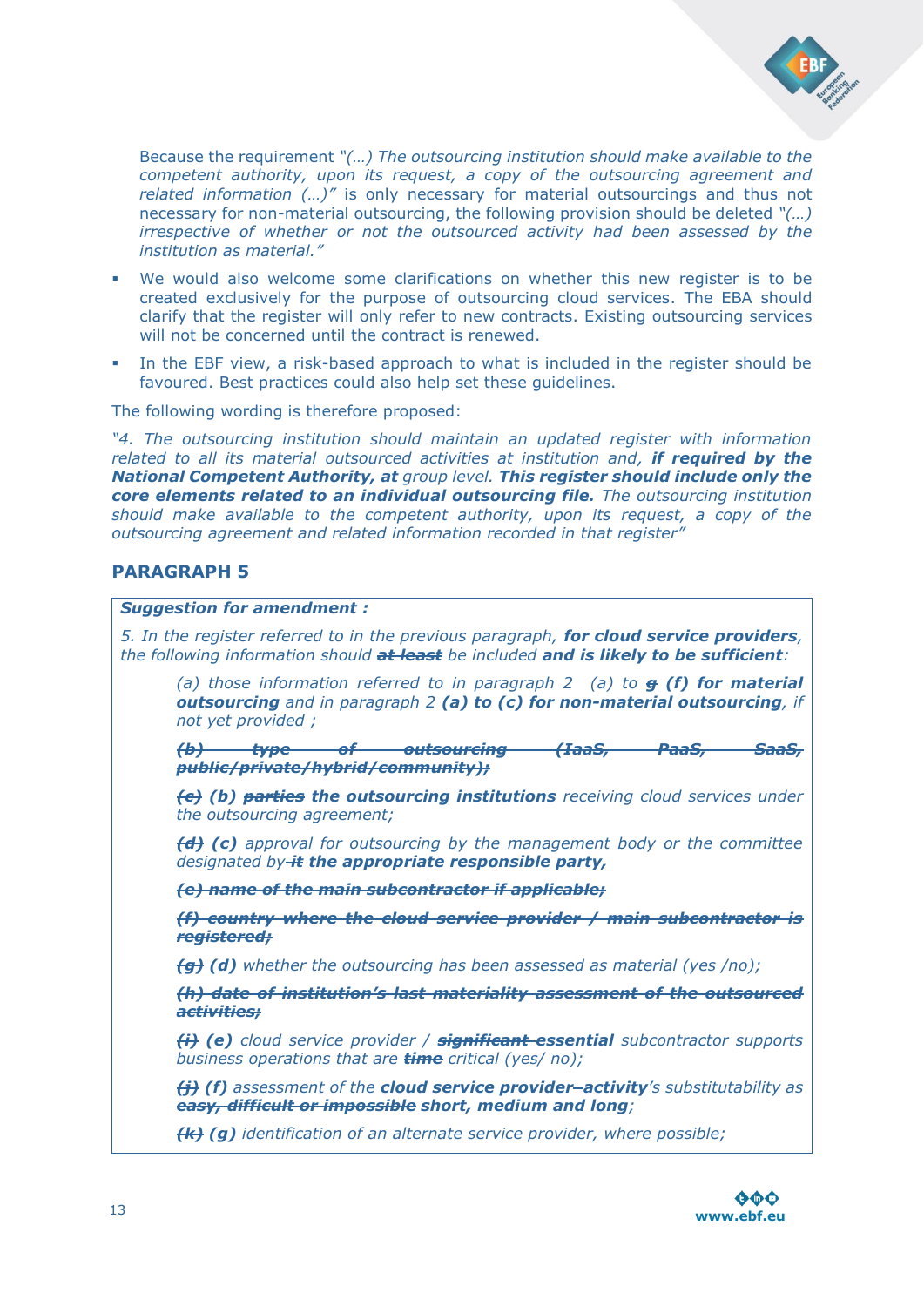

**(***l) date of the last due diligence (h) Whether a due diligence on the outsourcing or subcontracting arrangement has been performed.*

As a general comment, we observe that risk management duties by CSPs are not mentioned in the document. Because national competent authorities already request an *'outsourcing register'* for all outsourcing contracts, the required information for outsourcing to CSPs should be duly integrated. Taking into account that not all national competent authorities have defined a standard dataset to be included in the register and some of the information required and requested by national regulations only concerns material outsourcing, we suggest amending the first part of 4.2 paragraph 5 by referring to *"for cloud service providers",* deleting *"at least"* and including "*and is likely to be sufficient"*.

The amendment proposed should be taken into account because as currently drafted this sentence encourages "gold plating" thereby challenging the goal of harmonisation which is one of the purposes of these recommendations. While we acknowledge that the EBA is trying to create a minimum rather than a maximum list of information, the removal of the phrase *'at least'* and the addition of *'and is likely to be sufficient'* would limit creating expectations that NCAs should request additional information about material activities, without removing their ability to do so, if necessary.

The following wording is therefore proposed:

*"5. In the register referred to in the previous paragraph, for cloud service providers, the following information should be included and is likely to be sufficient:*

*(a) those information referred to in paragraph 2 (a) to (f) for material outsourcing and in paragraph 2 (a) to (c) for non-material outsourcing, if not yet provided;"*

In addition, further clarifications should be provided on the following provisions:

#### *(b) type of outsourcing (IaaS, PaaS, SaaS, public/ private/ hybrid/ community);*

We believe (b) requirement should be removed.

The definitions of the various outsourcing services and deployment models continue to evolve following the development of new technologies. Consequently, using such a classification would create several difficulties including a risk of the recommendations becoming quickly outdated, which in turn would necessitate a constant and burdensome review and update by the EBA and the national competent authorities.

Indeed, almost a limitless number of variations in service models already exist meaning that many experts rely on XaaS as a category to represent the new and as-of-yet unclassified types of cloud services. Likewise, the deployment models can often be a combination of on- and off-premise technologies, themselves open to definitional debates.

Finally, it is important to clarify that, if the main objective of the identification of the type of cloud service and of deployment model is to assess the risk involved in any outsourcing activity, the type of outsourcing is not an efficient proxy to be used. We recommend that the risk assessment performed by the outsourcing institution is used instead.

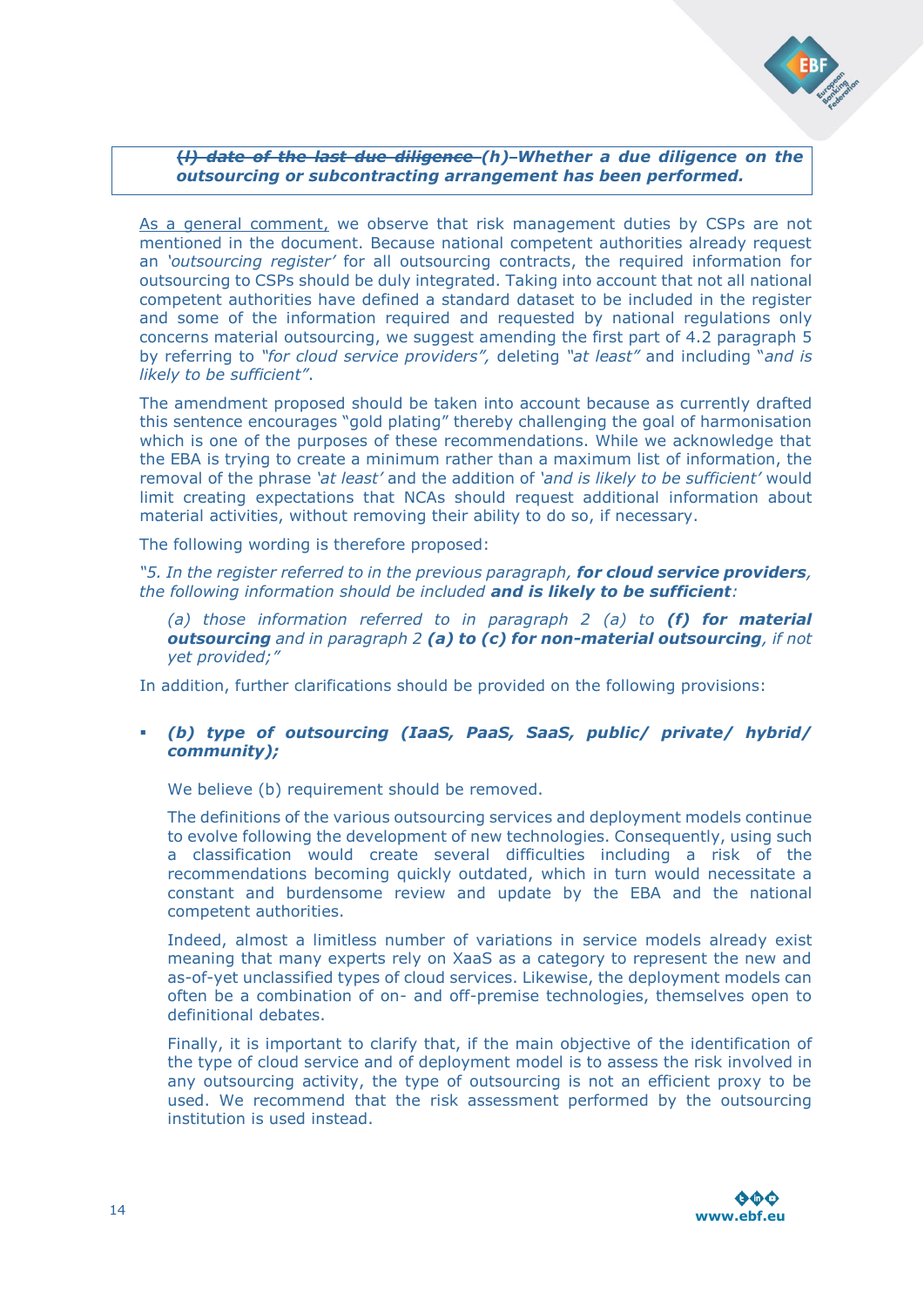

#### *(c) parties receiving cloud services under the outsourcing agreement;*

It is not clear who could be the 'parties' receiving the cloud services. Clients of the bank? The bank itself? In our view, 'parties' should refer to the outsourcing institution receiving cloud services within the specific outsourcing agreement. We therefore suggest replacing *'parties'* by *'the outsourcing institutions'.*

The following wording is therefore proposed (new (b) replacing (c)):

*"(b) the outsourcing institutions receiving cloud services under the outsourcing agreement;"*

#### *(d) approval for outsourcing by the management body or the committee designated by it;*

We understand that the EBA decided to refer to "*or the committee designated by it"* as it is conscious that it is not necessarily the management body which provides the approval for the outsourcing.

We suggest simply referring to the entity/function (management body, specific committee etc.) entitled to give the authorisation for the outsourcing activity, since it is not necessarily the management body or a committee. As an alternative, we believe that it is important to refer to "*the appropriate responsible party".*

The following wording is therefore proposed (new (c) replacing (d)):

*"(c) approval for outsourcing by the management body or the committee designated by the appropriate responsible party",*

- *(e) name of the main subcontractor if applicable;*
	- As a general comment, we believe that an outsourcing institution should retain the ability to monitor and control its outsourcing services when a CSP uses a subcontractor. So an outsourcing agreement should necessarily include the rules and limitations governing the relations between the outsourcing institution, the CSP and its subcontractor. This means that the CSP should be contractually liable for the performance and risk management practices of its subcontractor and for the subcontractor's compliance with the provisions mentioned in the contractual agreement with the service provider.

The sub-contracting of any part of the outsourced material activities should also be subject to the outsourcing institution's prior approval. It is important to take into account that there can be more than one subcontractors/cloud service providers involved in one process.

 Considering those elements, it is not clear what *"main subcontractor"* stands for. The CSP? The main subcontractor of the CSP?

We understand that this sentence might want to capture smaller CSPs using other major cloud services (e.g. a cloud service listed in a Cloud Service Provider Market Place running entirely on this CSP). This sentence however is problematic if it directly involves these major CSPs which use hundreds of subcontractors and often none of them pose a significant risk since they do not touch core functions.

We therefore suggest deleting provision (e).

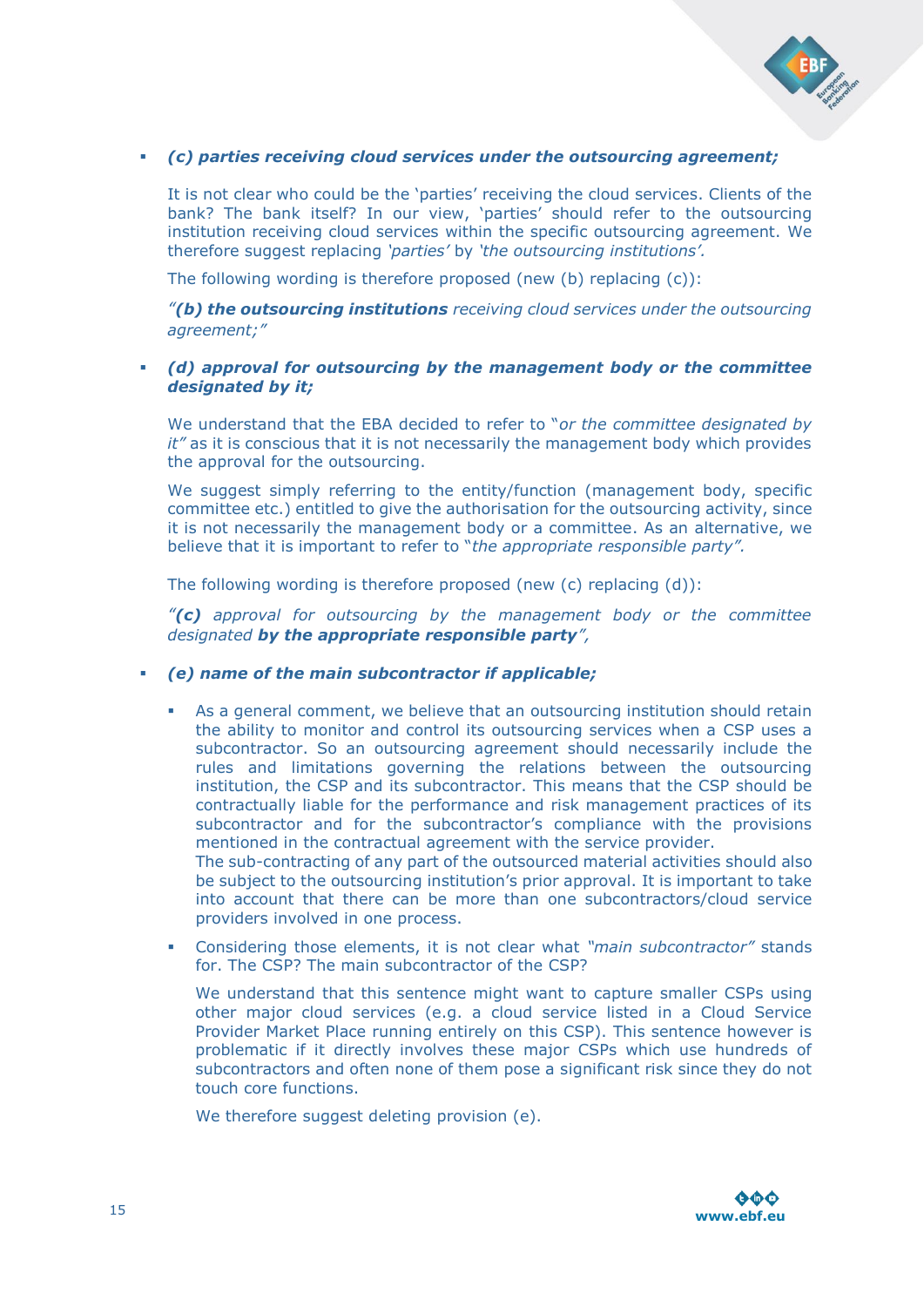

#### *(f) country where the cloud service provider / main subcontractor is registered;*

As already mentioned above, for non-material services there are several items which may not be available using the current risk-based approach of evaluating new cloud services. In particular, if an initial assessment reveals that a cloud service is in no way material to certain banks, several requirements including the execution of a fully documented in-depth risk analysis, privacy assessment and legal/contractual screening are replaced by a more lightweight assessment that entails less documentation. Therefore, for non-material cloud services, we would prefer to waive the proposed EBA requirement for recording information under recommendation  $2(c)$ ,  $2(e)$ ,  $2(f)$ ,  $2(g)$  and under recommendation  $5(e)$  and  $5(f)$ .

We therefore suggest the deletion of 5(f)

 *(h) date of institution's last materiality assessment of the outsourced activities;* 

We suggest the deletion of provision (h) because it means that the materiality assessment has to be verified periodically.

 *(i) cloud service provider / significant subcontractor supports business operations that are time critical (yes/ no);* 

The reference to '*significant*' should be better explained or replaced by '*essential*', while also the definition of what is '*time critical*'. We would therefore suggest deleting the word '*time*' in order to avoid any legal uncertainties and be fully accurate.

The following wording is therefore proposed (new (e) replacing (i)):

*"(e) cloud service provider / essential subcontractor supports business operations that are critical (yes/ no);"*

- *(j) assessment of the cloud service provider's substitutability as easy, difficult or impossible;* 
	- We believe this requirement creates duplication with requirements under exit strategy. Moving a service from one CSP to another will be accounted for in the contract agreed between the outsourcing /financial institution and the CSP. Thus, it is more appropriate to refer to it only in the contingency and exit strategy (rather than in the part concerning the register).
	- Furthermore, it is important to stress that *'substitutability'* does not refer to the CSP, but the activity itself. The phrasing of the recommendations should be changed to reflect this.
	- Finally, the use of the terms '*easy, difficult, impossible'*, could generate uncertainties among both outsourcing/financial institutions and CSPs. These should be removed in favour of a time-based classification of *'short, medium and long'*, which could still be general and lack "definitional" certainty, but are easier for the outsourcing/financial institution to rank and quantify. Further certainty could be provided by industry best practices regarding time-based requirements.

The following wording is therefore proposed (new (f) replacing (j)):

"*(f) assessment of the cloud service provider activity's substitutability as short, medium and long;*

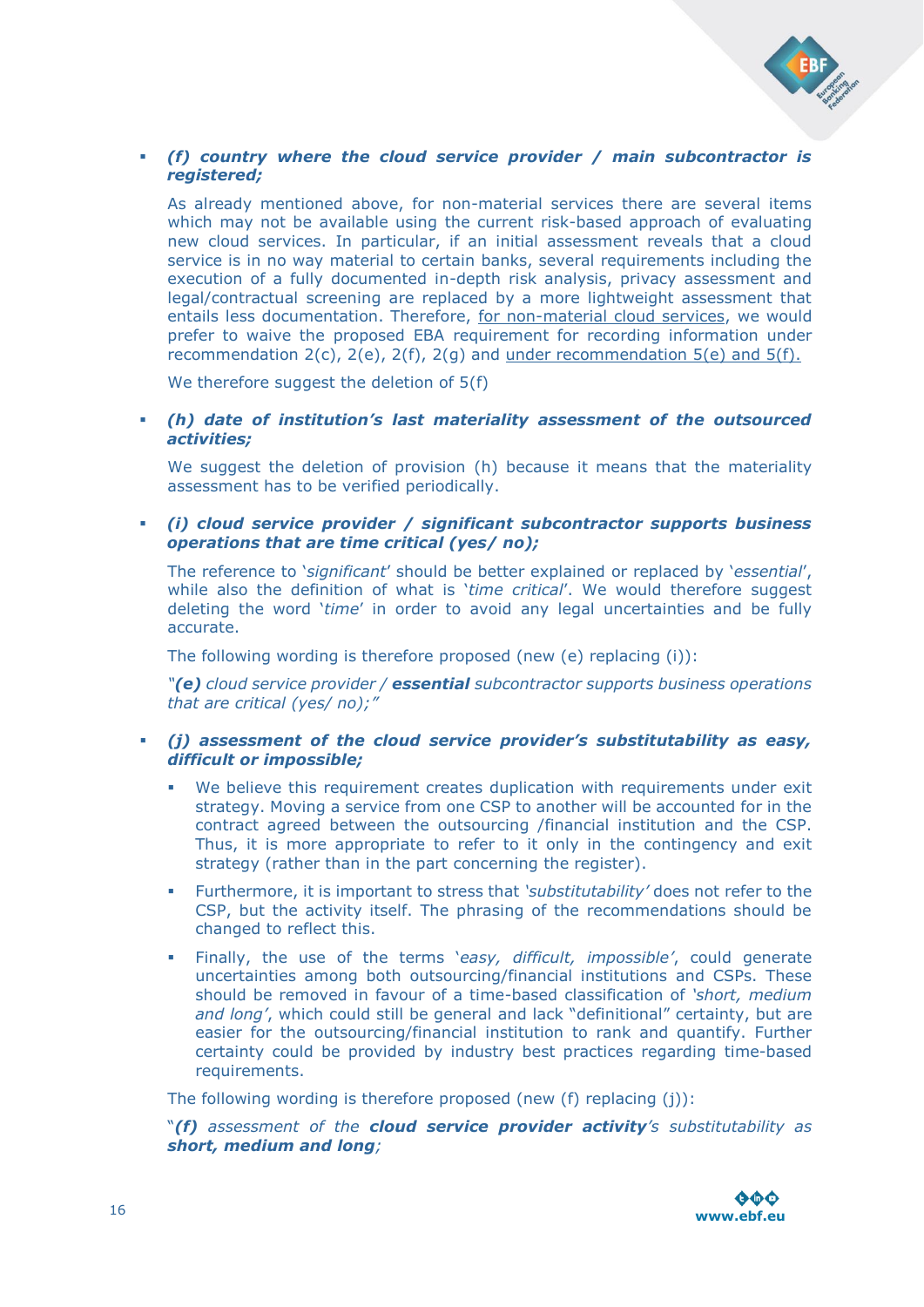

#### *(l) date of the last due diligence on the outsourcing or subcontracting arrangement.*

We understand that banks have to run a due diligence process to check whether CSP outsourcing arrangements are suitable. This requirement should be based on a self-assessment by the cloud service provider. Nevertheless, it would be helpful to clarify further the reference made to '*Due diligence*'.

*'Due diligence'* should involve an evaluation of all relevant information about the service provider. At least the following information in relation to CSP should be provided:

- Financial strength and resources
- **Corporate governance and business reputation**
- Risk management framework and capabilities
- Experience and ability to implement and support the outsourcing contract
- Security, internal controls and audit coverage
- **Business Continuity & Disaster Recovery Capabilities**
- **Insurance coverage**
- Ability to comply with laws and regulations
- Reliance on and success in dealing with subcontractors

We therefore believe that the wording *"date of the last due diligence on the outsourcing or subcontracting arrangement"* should be replaced *by "Whether a due diligence on the outsourcing or subcontracting arrangement has been performed".*

The following wording is therefore proposed (new (h) replacing (l)):

*"(h) Whether a due diligence on the outsourcing or subcontracting arrangement has been performed."*

## **CHAPTER 4.3 – ACCESS AND AUDIT RIGHTS**

## **NEW OPTION TO BE CONSIDERED: AUDIT PERFORMED BY AN INDEPENDENT THIRD PARTY ACCEPTED BY SUPERVISORY AUTHORITIES**

The issue related to the complexity of auditing services outsourced to the cloud has long been known. Banks are required to cooperate with regulators, and generally ensure (onsite) access rights to records, premises and personnel. However, physical access to premises hosting the cloud infrastructure is often a point of tension in negotiations with CSPs, who may be reluctant to allow customers into their data centres for legitimate security and confidentiality reasons. Furthermore, in a globalised and distributed cloud model, access to the physical location delivers a negligible outcome, other than the most basic one of physical security and access checks. In contrast, a virtual audit of data can be of much greater relevance to ensuring appropriate controls are in place.

Complex supply chains such as a Software as a Service (SaaS) solution built on another provider's infrastructure/platform also make securing rights to have access / to interview personnel (for each party of the supply chain) challenging in negotiations.

Effective identification, monitoring and reporting of risk is thus more challenging in many cloud environments given the lack of visibility over the whole supply chain of the technology stack.

This challenge is further driven by an ambiguity concerning how far auditing rights should be exercised throughout the supply chain.

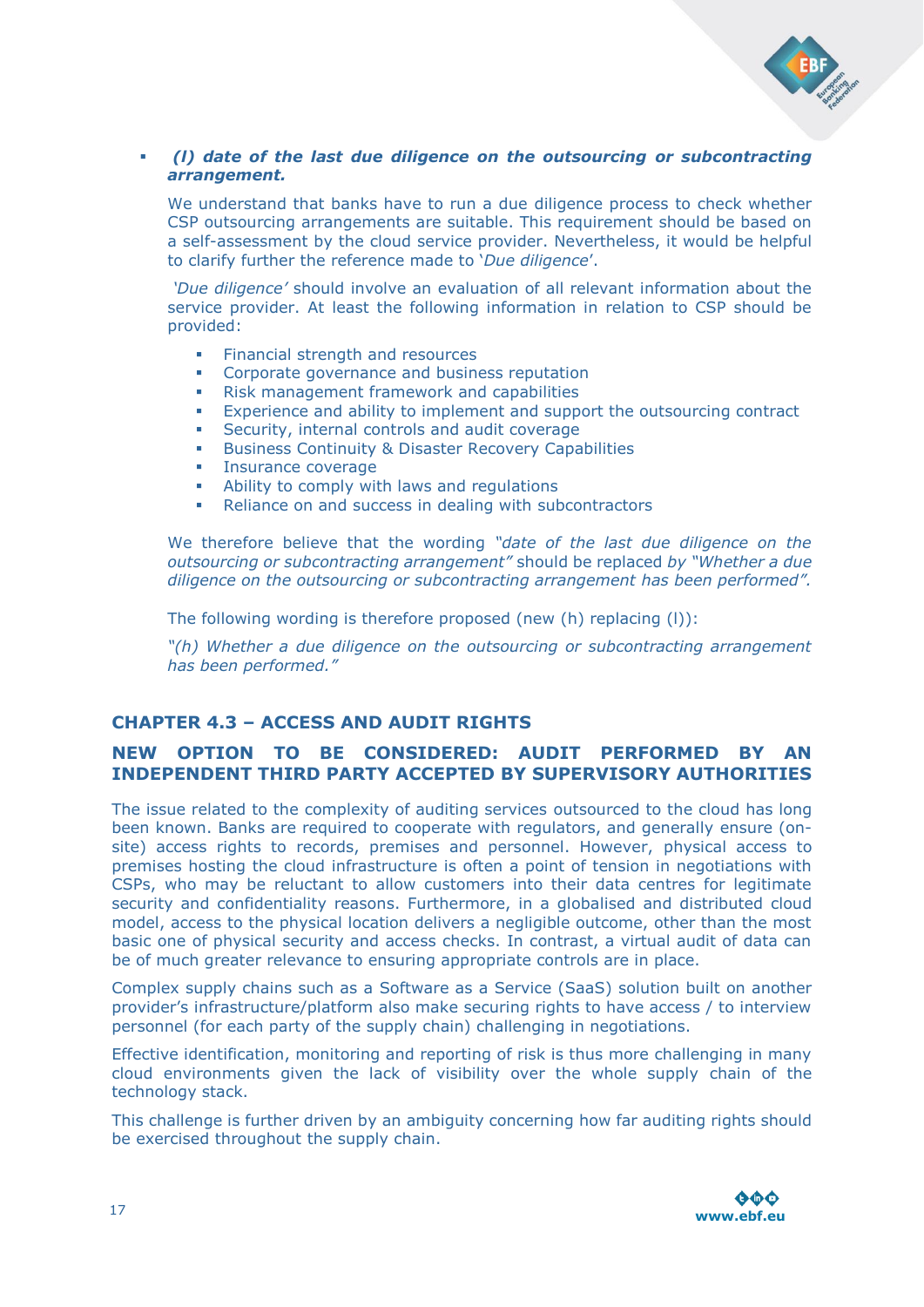

Without clarity concerning what is required to comply with regulatory requirements, banks may either look to secure rights extensively all the way down the supply chain, or may be forced to take on additional risk in not ensuring sufficiently extensive audit rights. The challenge for CSPs is compounded by the large number of customers and by the standardised offering which leads to a high level of complexity when giving individual customers the right to audit.

Besides the CSPs' operational responsibility regarding service provisioning, banks as data controllers are liable for the data stored and processed. As such, cloud service consumers need assurance that all contract terms are fulfilled. However, some CSPs are not always able to comply with specific contract terms, such as the right to audit. Hence, a common approach should be developed so as to facilitate compliance with a commonly understood set of minimum requirements to operate in Europe.

Formal assurance should be achieved through individual audit agreements. Ensuring harmonised sets of certifiable controls for auditing should be the main aim.

The work conducted in 2015 by ENISA together with the Cloud Select Industry Group on Certification Schemes and the European Commission regarding the "Cloud Certification Schemes Metaframework (CCSM)" should be welcomed as well as the standards promoted by the NIS Directive. The CCSM maps out detailed security requirements used in the public sector to describe security objectives in existing cloud certification schemes. However, a step further should be undertaken to coordinate the development of sets of certifiable controls (interesting in this regard is the work carried out by the Cloud Security Alliance as part of the STAR certification and the SSAE 16 type II, which is an internationally recognised standard to audit on security and governance as well as the CSA's Guidance and Cloud Controls Matrix which maps CSA recommendations against other control frameworks including ISO 27001/2, BITS v5/6 and ENISA IAF.)

We would therefore strongly invite the EBA to consider the following option:

In our view, **the audit should be performed by an independent third party, and should be accepted by supervisory authorities as a guarantee of regulatory compliance and real implementation of the recognised measures and controls. Thus, banks subscribing to the audited cloud service, would be able to rely on these audit results without having to carry out their own audit of the CSP's controls.**

Nonetheless, this must not preclude banks from keeping their contractual audit rights, to be activated on a case-by-case assessment of the risks. Indeed, banks need to assess, depending on the result of the due diligence, whether they need an external audit by an independent third party or whether they can audit directly.

Also, a harmonised approach to defining the level of access to the business premises of the CSP that need to be contractually ensured by banks, should be taken by European Supervisory Authorities and National Financial Supervisory Authorities and be clearly communicated in order for the CSPs to be able to adapt their offering to the banking sector in accordance with such requirements.

#### **FOR INSTITUTIONS:**

#### **PARAGRAPH 6:**

 *"(a) to provide the institution, to any third party appointed for that purpose by the institution and the institution's statutory auditors full access to its business premises, … (right of access);"*

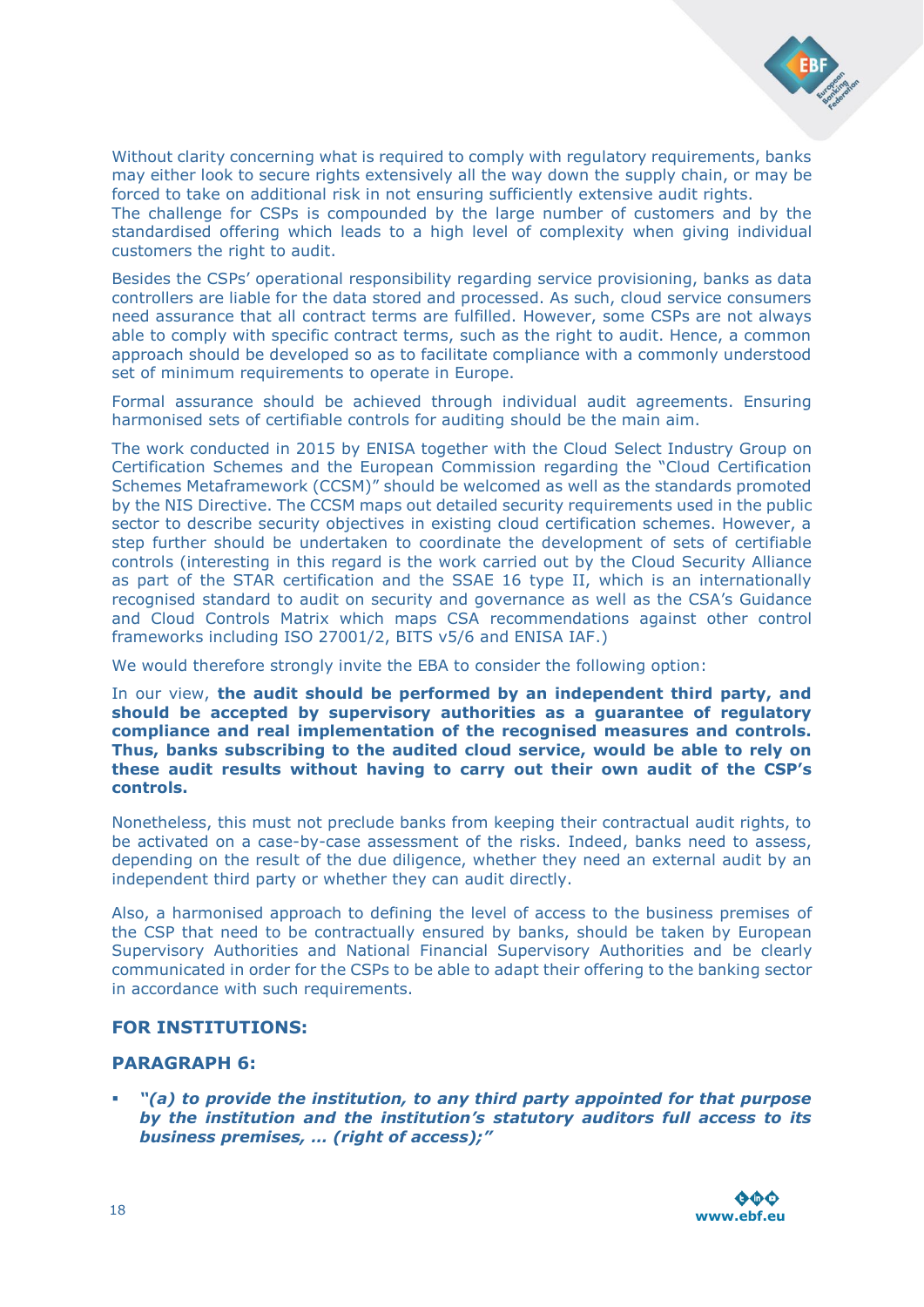

#### *Suggestion for amendment :*

*a) to provide to the institution, to any third party appointed for that purpose by the institution and to the institution's statutory auditor full access rights to its business premises, with the purpose of inspecting the data centre facilities for physical and environmental controls and the possibility to provide evidence in an electronic/automated way, if possible. including the full range of devices, systems, networks and data used for providing the services outsourced (right of access);*

*Business premises may include head offices, operations centres which are relevant for the exercise of effective oversight, but does not necessarily include data centres or access to all business premises. For example, service providers may, for legitimate security reasons, limit access to some sites – such as data centres.*

 As a general comment, we believe that the current requirement could give the outsourcing institution access to any part of the CSP's premises and resources irrespective of the connection to the outsourcing institution in question. That could create a risk (e.g. risk related to security operation, confidentiality or intellectual property) for the CSP and a substantial contractual hurdle.

Past experience indicates that major CSPs are not willing to provide such extensive access and audit rights in their contracts. What is more, from a bank's risk management perspective, we do not see this as beneficial. With regards to right of access, the added value of physical facility access is extremely low in modern-day technology environments where data is physically and geographically dispersed across many systems, data centres and even countries. One effect of this requirement is the need for extremely extended contractual negotiations between financial institutions and CSPs, resulting in an extended time to market for the cloud service and even situations where banks are prevented from using the cloud service at all. In summary, the negative impact of this requirement can be very high compared to its potential benefit, considering that it could even make cloud usage impossible.

In addition, we believe the EBA should be more specific on the objective of this recommendation as currently it suggests that via third party the supervisor wants to obtain full access to business premises. If the objective is to know where the data is located and ensure that the data is geolocalised in the datacentre, then the option to obtain the evidence in an electronic /automated way, without human intervention, should be considered.

We therefore recommend this to be reformulated so that the wording can be used in a contract.

**This measure should be amended to describe what kind of access is needed and whether other methods could be used (electronic/automated methods). If the access right is kept, it should be** restricted to access to the resources used to directly deliver the service and **limited to data centre visits only, with the purpose of auditing physical & environmental controls (see also next section below on right of audit).**

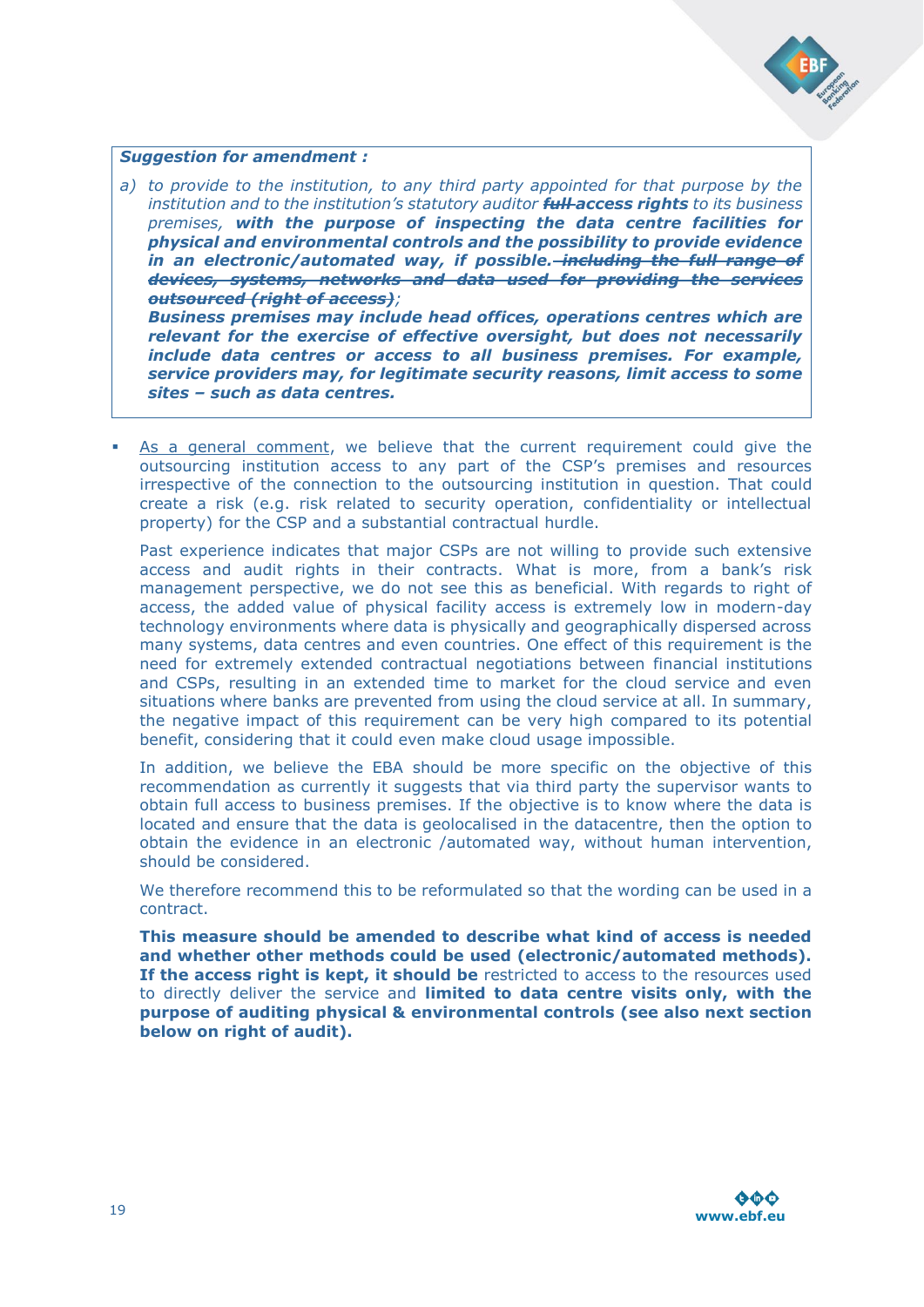

The following wording is therefore proposed:

*"(a) to provide to the institution, to any third party appointed for that purpose by the institution and to the institution's statutory auditor access rights to its business premises, with the purpose of inspecting the data centre facilities for physical and environmental controls and the possibility to provide evidence in an electronic/automated way, if possible.*

*Business premises may include head offices, operations centres which are relevant for the exercise of effective oversight, but does not necessarily include data centres or access to all business premises. For example, service providers may, for legitimate security reasons, limit access to some sites – such as data centres."*

 *"(b) to confer to the institution, to any third party appointed for that purpose by the institution and the institution's statutory auditor unrestricted rights of inspection and auditing (right of audit)."*

#### **Suggestion for amendment:**

(b) *to confer to the institution, to any third party appointed for that purpose by the institution and to the institution's statutory auditor either direct or indirect, yet principally unrestricted rights of inspection and auditing (right of audit).*

From a banking perspective, we agree that the right of audit must be ensured. This principle receives strong support but, as mentioned above, there is also concern that the draft recommendation's wording may lead to extended contractual negotiations and ultimately even obstruct certain cloud service usage due to the unwillingness or inability of some CSPs to comply with the measure. Currently this is one of the main frictions in the use of cloud services in finance faced by the majority of banks and is a major underlying reason why the adoption of cloud in financial services is so much slower in comparison to non-regulated industries.

**We suggest the paragraph to be rephrased so that the outsourcing institution is required to include contractual safeguard which will ensure it does not lose its ability to execute independent audits. It should be done in a way that does not restrict the bank's ability to manage risks and keep oversight while also being manageable for a CSP.** 

The following wording is therefore proposed:

*"(b) to confer to the institution, to any third party appointed for that purpose by the institution and to the institution's statutory auditor either direct or indirect, yet principally unrestricted rights of inspection and auditing (right of audit)."*

## **PARAGRAPH 7**

#### **Suggestion for amendment:**

*7. The effective exercise of the rights of access and audit should not be impeded or limited by contractual arrangements. When the performance of audits or the use of certain audit techniques might create a risk for another client's environment or the service provider's own business, alternative ways to provide a similar level of assurance required by the institution should be agreed upon.*

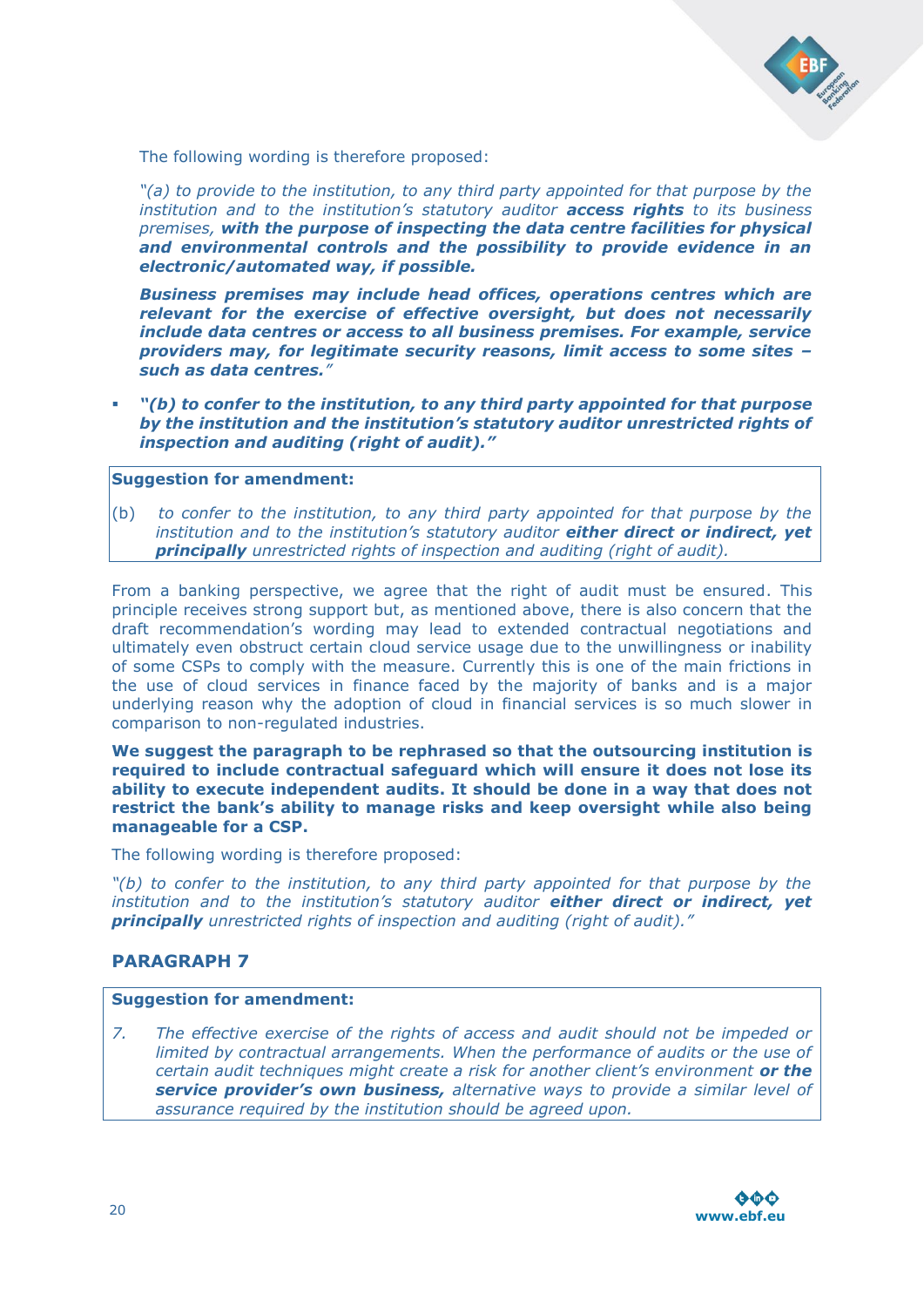

The protection should not only apply to the outsourcing institution but also to the cloud service provider's own business from undue risk. We therefore suggest adding *"or the service provider's own business"*.

It is also unclear what *'alternative ways'* stands for, as well as the examples mentioned.

The following wording is therefore proposed:

*"7. The effective exercise of the rights of access and audit should not be impeded or limited by contractual arrangements. When the performance of audits or the use of certain audit techniques might create a risk for another client's environment or the service provider's own business, alternative ways to provide a similar level of assurance required by the institution should be agreed upon."*

#### **PARAGRAPH 8**

#### **Suggestion for amendment:**

- *8. The outsourcing institution should exercise its right to audit and its right to access in a risk-based manner. Where an outsourcing institution does not employ its own audit resources or where to do so would be impractical, it should at least consider to use one of the following tools:"*
- *(a) Execution of a third-party (Ppooled) audits that is either executed by one of the participating outsourcing institutions or a trusted third-party, where the participating outsourcing institutions have the freedom to participate in determining the audit scope & where the audit is also paid by the outsourcing institutions (and not the CSPs) in order to safeguard the independence of the audits. performed jointly with other clients of the same cloud service provider in order to use audit resources more efficiently and to decrease the organizational burden both to clients and to the cloud service provider.*
- *(b) Third-party certifications and third party or internal audit reports made available by the cloud service provider provided that:*
- *(…)*
- *ii. The outsourcing institution thoroughly assesses the content of the certifications or audit reports continuously, in particular ensures that key controls are still covered in future versions of an audit report, and verifies that the certification or audit report* **is not obsolete.**
- *(…)*
- *iv. The certifications and audits are done against widely recognized standards which should be applied to both certifications and audit reports and assurance and contain a test of operational effectiveness of the key controls in place.*
- *(…)*
- The options regarding the right of audit should be limited to (i) pooled audits and (ii) third party certifications or audits performed by parties independent from the CSP, avoiding the conflicts of interest that can arise from the use of internal audit reports made available by the CSP, that we deem to be a less effective way of control.

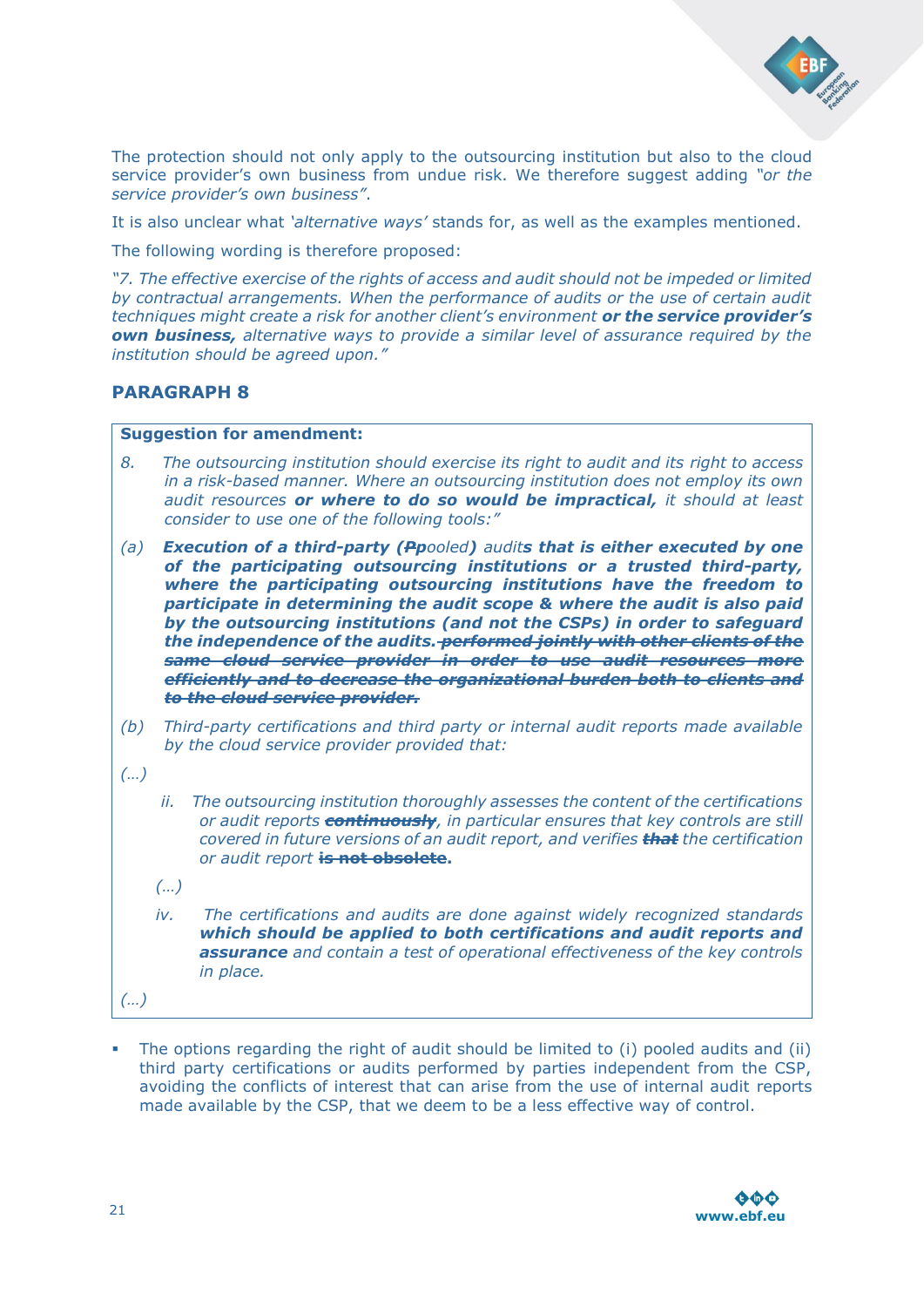

In any case, it is worth mentioning article 28 paragraph 3 h) of Regulation (EU) 2016/679 (General Data Protection Regulation - GDPR), which provides that the processor contributes to audits, including inspections, conducted by the controller or another auditor mandated by the controller. Therefore, whether and to the extent personal data are uploaded in cloud systems, the CSPs cannot anyhow object or make burdensome the audit and/or the inspection proposed by controller or processor, given the mandatory and binding force, at European level, of the GDPR.

We understand this requirement as covering a situation where an outsourcing institution chooses not to make use of its own audit resource, rather than as an exclusionary clause preventing firms which possess in-house audit resources of making use of pooled audits or third-party certifications.

For further clarity, the current wording should be replaced by the following: *"Where an outsourcing institution does not employ its own audit resources or where to do so would be impractical, it should at least consider one of the following tools:"*

**Pooled Audits:** Onus should be on CSPs to provide audit, not outsourcing institutions. Although pooled audits could be possible within a community or sector (e.g. financial sector), when it comes to CSPs they would otherwise be prohibitively difficult to arrange. Further clarifications should be provided on how it could apply in practice as the concern remains that different supervisory authorities may understand this sentence in different ways.

The following wording is therefore proposed (replacing the current wording in paragraph (a)):

*"(a) Execution of a third-party (pooled) audits that is either executed by one of the participating outsourcing institutions or a trusted third-party, where the participating outsourcing institutions have the freedom to participate in determining the audit scope & where the audit is also paid by the outsourcing institutions (and not the CSPs) in order to safeguard the independence of the audits".*

- **Third party certification:** We believe that the current requirement is not suitable and instead the burden should be on the CSPs to provide report and certification of their activities according to the requirements agreed.
	- Executing a full scope audit assignment on a major cloud provider's service offering would exceed the capabilities of the internal audit department within smaller or mid-size institutions thus creating a barrier to competition in financial services. It would also be difficult, and extremely costly, to identify a third-party with sufficient in-house expertise and execution ability to successfully complete such assignments. Applying an individual approach towards assessing the CSP is also not efficient considering that many banks will use the same service, and the time they would need to invest in audit execution.
	- We therefore believe that the best approach would be for the CSPs to cover the core audit scope, addressing confidentiality, integrity, availability, privacy etc., primarily covered under third-party assurance reports.
	- CSPs will probably be reluctant, even unwilling, to allow unlimited scope expansions on third-party assurance reports and thus recommendation 8 (b) v. may lead to a blocking issue during contractual negotiations and a barrier to the use of cloud services by financial institutions. This should be therefore rephrased accordingly.

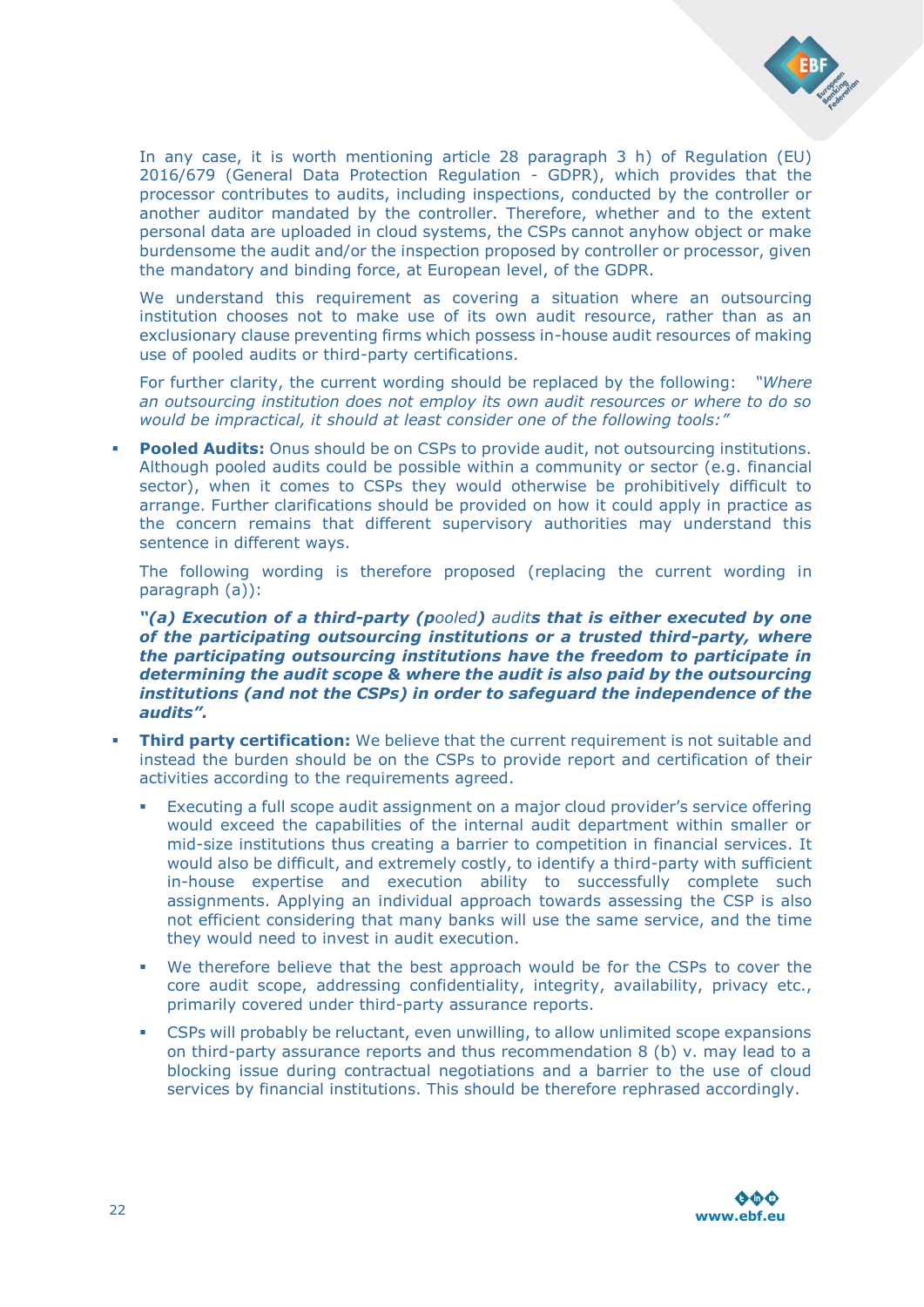

 The wording of b (ii) stating *'continuously*' and that *'key controls are still covered*' or *'not obsolete'* should be defined further or deleted to avoid leaving room to legal uncertainties.

The following wording is therefore proposed:

*"(ii) The outsourcing institution thoroughly assesses the content of the certifications or audit reports, in particular ensures that key controls are still covered in future versions of an audit report, and verifies the certification or audit report.*

 The wording of 8(b)(iv) should be clarified by means of examples, by adding after '*recognized standards'*: "*which should be applied to both certifications and audit reports and assurance".*

The following wording is therefore proposed:

*"iv. The certifications and audits are done against widely recognized standards which should be applied to both certifications and audit reports and assurance and contain a test of operational effectiveness of the key controls in place".*

## **PARAGRAPH 9:**

#### **Suggestion for amendment:**

*9. Considering that cloud solutions present a high level of technical complexity, the outsourcing institution should verify that the staff performing the audit – being its internal auditors or pool of auditors acting on its behalf, or the cloud service provider's appointed auditors – or, as appropriate, the staff reviewing the third-party certification or service provider's audit reports, have acquired the right skills and knowledge to perform effective and relevant audit and/or assessment of cloud solutions.*

We strongly advise the deletion of the entire paragraph because the Qualification of an Internal Audit function is ensured internally. It is indeed unclear how this paragraph will apply in practice (what is expected from a bank to ensure compliance? do the auditors require CISA, CCSK, CCSP or similar certifications and/or auditing skills, or does this imply deep technical expertise into every area of the cloud service?). The Qualification of external auditors is guaranteed via contractual obligations.

Keeping the present requirement will limit the use of cloud services to their full potential by financial institutions and will also restrict the type of application and service to be brought to the cloud. It will then create an uneven playing field, having a detrimental effect on competitiveness against those players that are not at all regulated.

It is also important to stress the difficulties linked to the intensive usage of new and sometimes proprietary technologies. Most banks face a huge challenge in finding the necessary expertise both in-house as well as on /outside the market.

It is not uncommon that banks are compelled to resort to recruiting staff that lack expertise or experience and train them on the job.

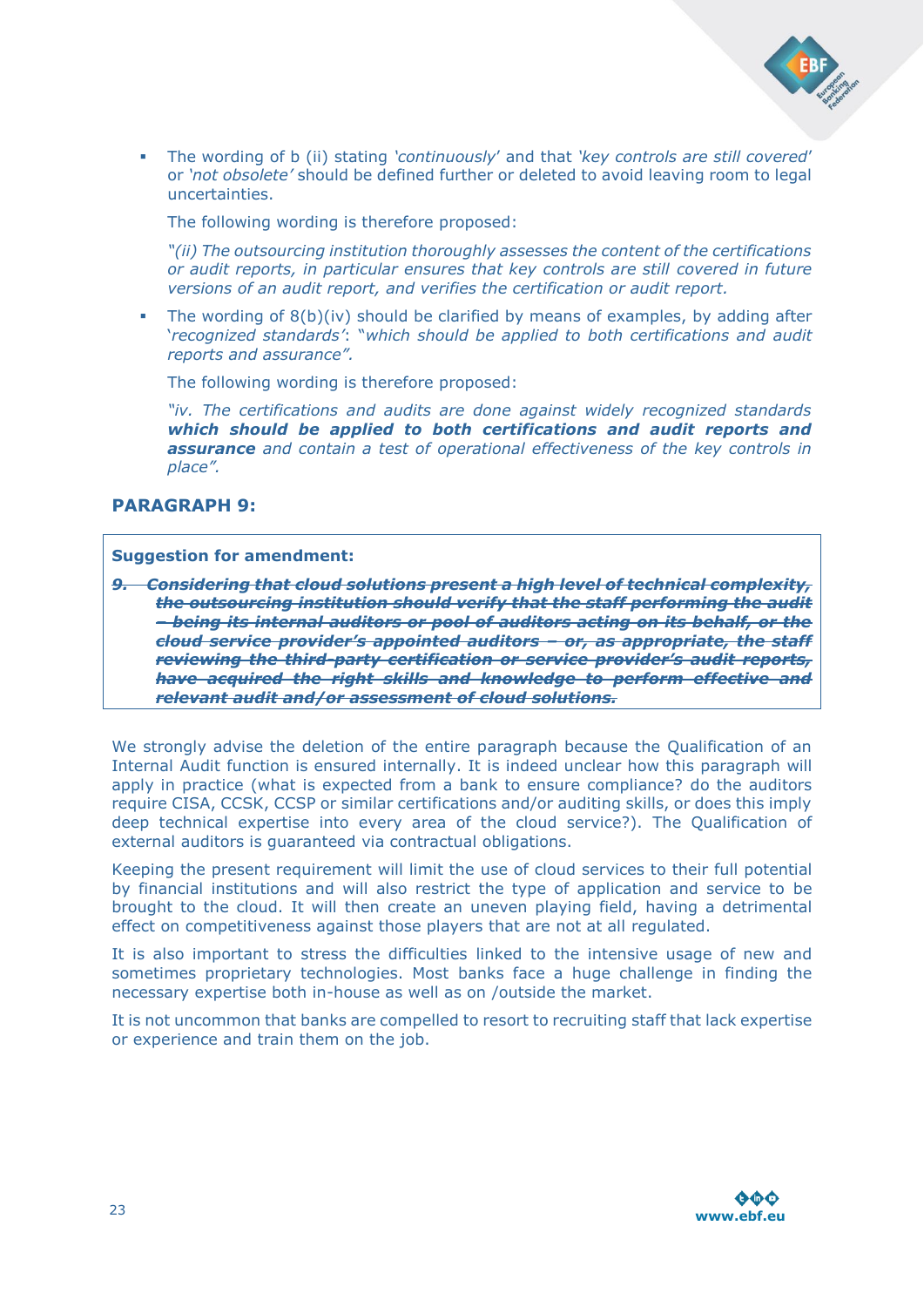

## **ADDITIONAL POINTS TO BE INCLUDED**

- More requirements should be added into a special chapter entitled *'Access and audit rights'* by institutions. One recommendation is to add the requirement for CSPs to answer in a reasonable time period (no more than X *(number to be defined)* weeks from receiving the security assessment questionnaire and not later than X *(number to be defined*) weeks before entering into production) in an audit/security assessment questionnaire sent by the institution/bank (which needs to evaluate the risks in time, the vulnerabilities to be addressed and the risks to be reduced, if any).
- Among the rights, the economic aspects related to the execution of an audit should be introduced. Audits should be executed free of charge (or under a certain amount per year). Otherwise, as experienced, the CSP could ask the client to pay a disproportionate amount of money for it, making the right not achievable. Certain banks have experienced that certain CSPs stated that this would most likely be waived, if banks would share results with other banks using the service (which remains to be negotiated on a case-by-case basis).

In this perspective, a joined/pooled audit as suggested above which is also nonchargeable may be a win/win solution for both banks and CSPs.

#### **FOR COMPETENT AUTHORITIES**

## **PARAGRAPH 10**

#### **Suggestion for amendment:**

- *(a) to provide to the competent authority supervising the outsourcing institution (or any third party appointed for that purpose by that authority) full access to the cloud service provider's business premises (head offices and operations centers or other relevant offices), including in the full range of devices, systems, networks and data used for providing the services to the outsourcing institution (right of access);*
- There should not be a restriction to only head office and operations center. The reference to "other relevant offices" should be added within the brackets. This is particularly problematic in case of use of SaaS of CSPs that are based outside Europe. For example, for certain CSPs it is not possible to geolocalise data within EU territory.
- It is not possible to allocate cloud data to certain locations; given this element the described monitoring (full access) will not cover the appropriate risks.

The following wording is therefore proposed:

*"a) to provide to the competent authority supervising the outsourcing institution (or any third party appointed for that purpose by that authority) full access to the cloud service provider's business premises (head offices and operations centers or other relevant offices), including in the full range of devices, systems, networks and data used for providing the services to the outsourcing institution (right of access);"*

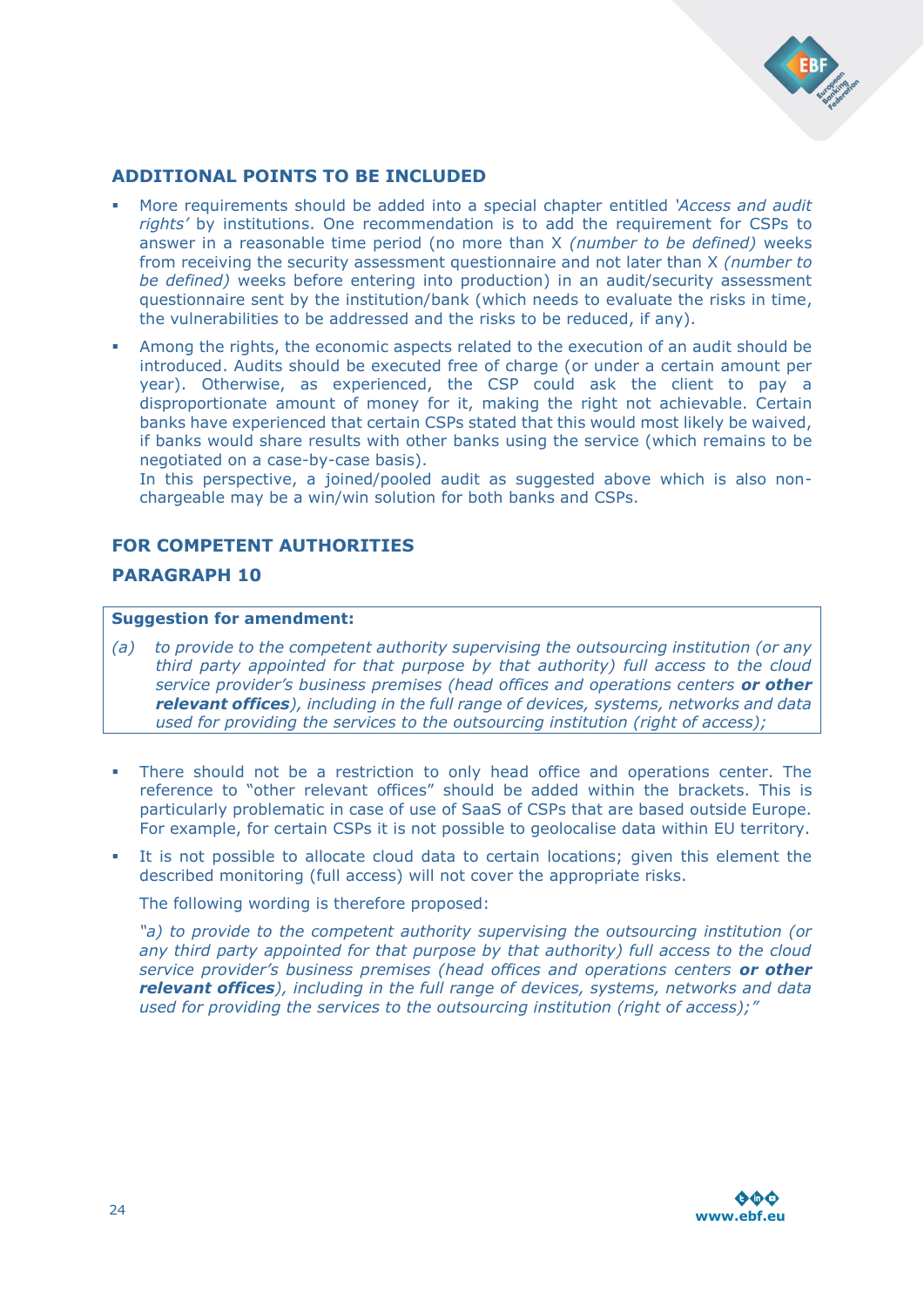

## **CHAPTER 4.5 - SECURITY OF DATA AND SYSTEMS**

 We consider that confidentiality of information, security, continuity and data location and processing are issues already covered by specific regulations (e.g. obligations resulting from the General Data Protection Regulation, NIS Directive) with which both financial institutions and CSPs will comply with.

Therefore, this recommendation should refer to those regulations and avoid setting any additional requirements to those already established by the regulations in these areas.

As a general comment, it is important to recall that  $-$  in general  $-$  outsourcing institutions should not only classify their data, but have to keep internal registries also known as records of processing activities (Art 30 of the General Data Protection Regulation (GDPR)) with general information concerning the outsourcing institution and the CSP, purposes of the processing, categories of personal data used and perhaps recipients of this personal data and descriptions of their technical and organizational safeguards (Art 32 of the GPDR).

Outsourcing institutions have to make sure that the service providers they use are complying with appropriate data protection standards, especially with the GDPR and provide them with certain guarantees regarding data protection/data safety measures. Indeed, outsourcing institutions may also be liable in case of deficiencies of their service providers.

## **PARAGRAPH 16**

 In our view, further clarifications should be provided regarding paragraph 16 points (a) and (b) to know if this classification and selection process has to be seen as a requirement for material services or if it applies to any service even non-material ones.

## **PARAGRAPH 18**

 Paragraph 18 requires to monitor the performance of activities and security measures, including incidents, as well as to take corrective actions. It is important to recall that banks are already obliged to comply with GDPR, NIS Directive, European Central Bank incident reporting framework (which started on the 11th of July) as well as national regulations. We observe an overlap with other regulations already asking for the exact same measures.

## **CHAPTER 4.6 – LOCATION OF DATA AND DATA PROCESSING**

 As a general comment (already mentioned previously), we observe that in the EBA draft recommendations particular attention is given to the data processing and data storage location, which are referenced across the entire document notably in recommendations 2 (c), 10, 14, 19 and 20. In our view, it is unclear to what location of data it refers to, what data processing it entails and what level of detail is expected. This can be interpreted as a requirement to specify a continent (e.g. Europe), an economic area (e.g. EU), a country, a physical data centre address or even a physical disk within a cloud provider's infrastructure.

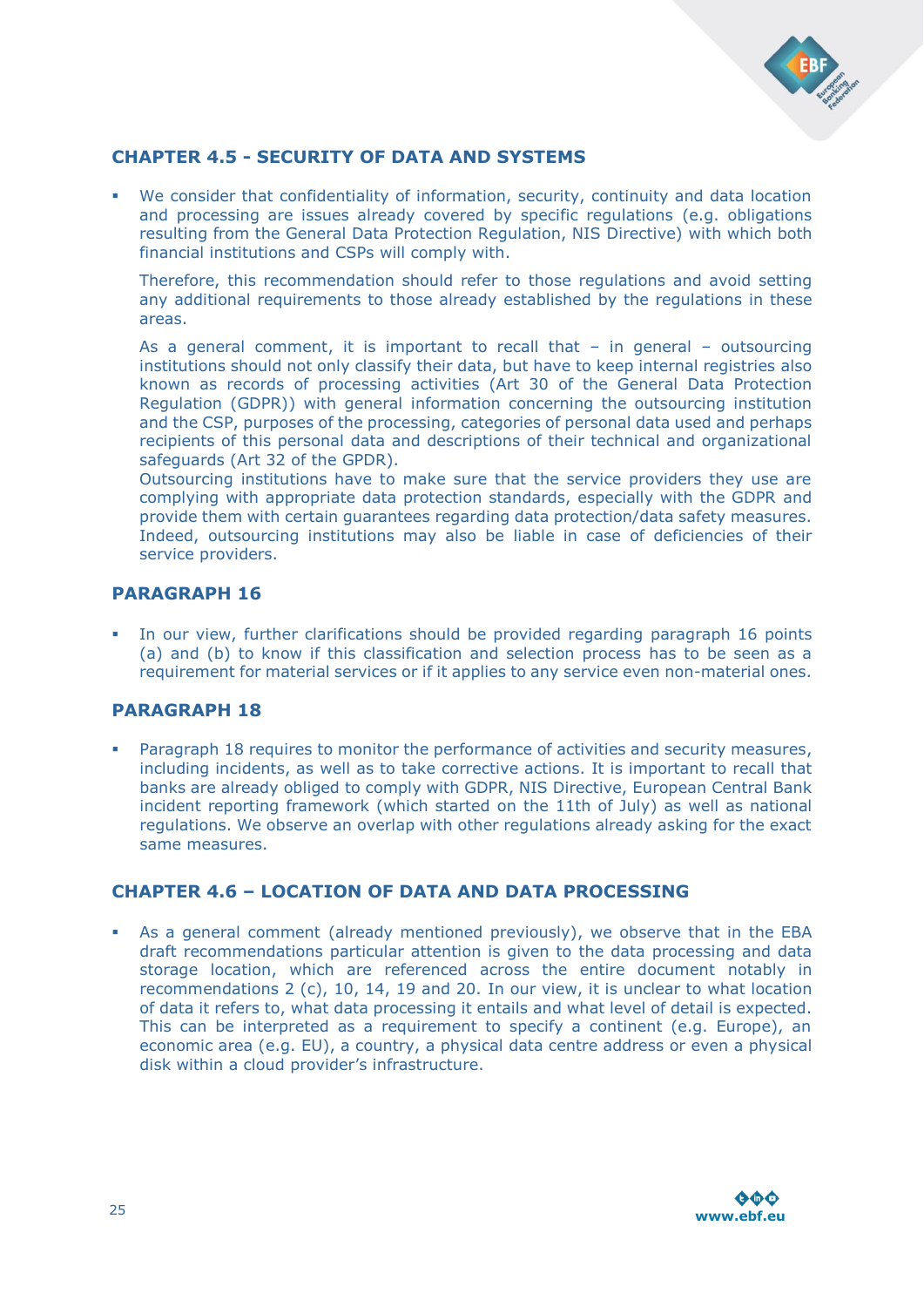

In our view, the existence of the global dimension of the outsourcing to cloud service providers and of the location of data, data processing and data transfer should be acknowledged, as we observe that it is often perceived in regulatory guidelines as constituting a problem (even to the extent that the service cannot be used in a banking context).

Overall, we believe this high focus on data location in the EBA draft recommendations is not adapted to a reality where, already today and even more in the future, technology is expected to evolve and to affect the physical location of data, which will become less and less easy to identify because of its global dimension.

For example, readable data chunks are sliced, encrypted and stored across different systems in different geographical regions of the world. When logins and authorisations against a cloud service take place all the time in a multinational organisation, it may be beneficial to replicate information globally in every continent in order to keep the performance of the system intact and this is considered as a strength from a purely information security perspective.

This approach is already implemented as part of mainstream cloud technology with some of the world's largest CSPs. CSPs services are indeed for most of them "globalized", meaning they are transferring and collecting clients' data no matter where the data is, since some of the main providers of cloud services are either based outside the EU or use infrastructure outside the EU.

Therefore, personal data uploaded to the cloud is very likely to be transferred to entities located outside the EU. For example, some data are stored in the EU or in China etc., but some cloud directory and identity management service manage the request by transferring it to the USA.

- In order to avoid different interpretations being applied by different supervisory authorities, we would recommend becoming more specific on what the minimum requirements would be, without setting new requirements, considering that geolocalisation issues fall notably within the scope of regulations on data protection. Art. 28 (1) of the new General Data Protection Regulation 679/2016 provides indeed that controllers must only use processors providing sufficient guarantees *"to implement appropriate technical and organizational measures in such a manner that processing will meet the requirements of this Regulation and ensure the protection of the rights of the data subject".*
- We would prefer to leave it to the banks themselves to assess and decide where data is stored based upon an internal risk-assessment. Global data storage should be a valid option in situations where the advantages outweigh the disadvantages.

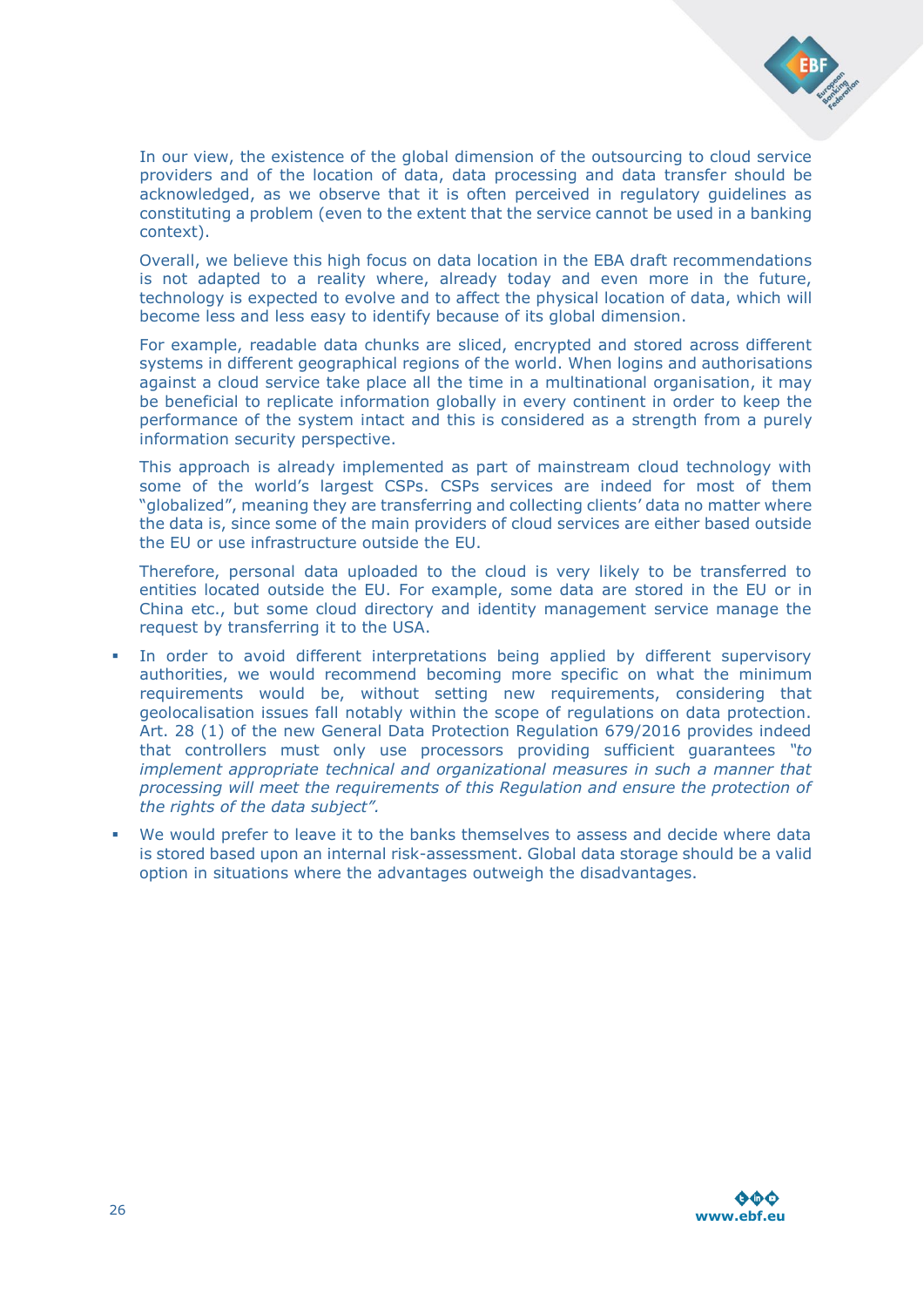

## **CHAPTER 4.7 – CHAIN OUTSOURCING**

#### **PARAGRAPH 21**

*"The outsourcing institution should agree to chain outsourcing only if the subcontractor will also fully comply with the obligations existing between the outsourcing institution and the outsourcing service provider"***:** 

#### **Suggestion for amendment:**

- *21. As stated in guideline 10 of the CEBS guidelines, institutions should take account of the risks associated with "chain" outsourcing where the outsourcing service provider subcontracts elements of the service to other providers. The outsourcing institution should agree to chain outsourcing only if the subcontractor will also fully comply with the obligations existing between the outsourcing institution and the outsourcing service provider. The outsourcing institution should be able to rely on the outsourcing service provider to perform the due diligence process of the subcontractor. Contractual procedures must be put in place for the CSP to ensure compliance with CEBS guidelines & GDPR requirement. Furthermore the outsourcing institution should take appropriate steps to address the risk of any weakness or failure in the provision of the subcontracted activities having a significant effect on the outsourcing service provider's ability to meet its responsibilities under the outsourcing agreement. The list of subcontractors used by the CSP must be published to the outsourcing institution.*
- The text as currently drafted implies that it is the responsibility of the outsourcing institution to ensure that the subcontractor fulfills its contractual obligations with the contracting CSP. In our view, this is unworkable in practice. We believe that due diligence, risk assessments, controls and checks should be conducted by the CSP to ensure that all the subcontractors meet the security warranties to comply with the provisions mentioned in the contract.

It means that the outsourcing institution should be able to rely on the outsourcing service provider to perform the due diligence process of the subcontractor.

 As an example, we observe that a lot of services provided by certain CSPs' market places involve organisations which offer software and other cloud services, interesting for the bank running on the CSP cloud infrastructure. The contractual relationship that would be established when using such a service would be established between the bank and the organisation which is directly part of this CSP's Market Place (and not with the CSP itself). It will be next to impossible for the smaller players to impose the requirement above on large CSPs. Therefore, the subcontractor (the initial CSP) will most likely not comply with the current obligation proposed in recommendation 21 and therefore the recommendation should be amended by deleting the sentence *"The outsourcing institution should agree to chain outsourcing only if the subcontractor will also fully comply with the obligations existing between the outsourcing institution and the outsourcing service provider."* and replacing it by *"The outsourcing institution should be able to rely on the outsourcing service provider to perform the due diligence process of the subcontractor."*

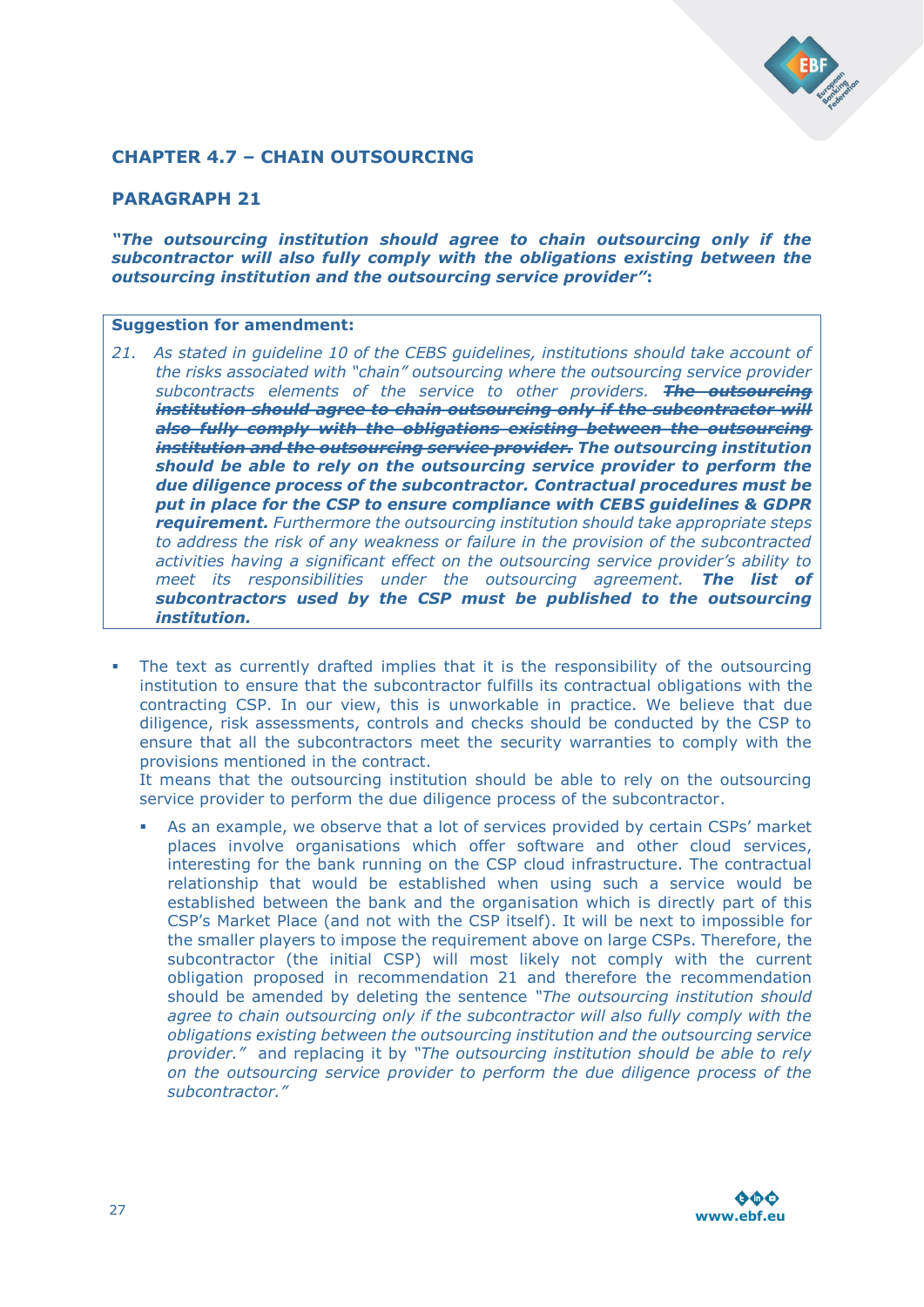

In addition, the draft recommendation should be amended at the end of the paragraph by adding the following sentence: *"The list of subcontractors used by the CSP must be published to the outsourcing institution.*

- According to a similar reasoning under the GDPR, the initiator/outsourcer has to give its prior written consent for subcontracting (even if this could affect the service provision of the service provider), if personal data is being transferred. Under the GDPR this consent can also be provided in general for multiple sub-processors. The recommendation should therefore be amended by mentioning the following sentence *"Contractual procedures must be put in place for the CSP to ensure compliance with CEBS guidelines & GDPR requirement".*
- There are probably quite a few other scenarios where such a requirement may either not be possible or would be very impractical. As stated in the conclusion below, this may lead to blocking issues for cloud adoption, also depending upon how strict an interpretation will be given to this guidance by a regulatory authority.

The following wording is therefore proposed:

*"21. As stated in guideline 10 of the CEBS guidelines, institutions should take account of the risks associated with "chain" outsourcing where the outsourcing service provider subcontracts elements of the service to other providers. The outsourcing institution should be able to rely on the outsourcing service provider to perform the due diligence process of the subcontractor. Contractual procedures must be put in place for the CSP to ensure compliance with CEBS guidelines & GDPR requirement. Furthermore the outsourcing institution should take appropriate steps to address the risk of any weakness or failure in the provision of the subcontracted activities having a significant effect on the outsourcing service provider's ability to meet its responsibilities under the outsourcing agreement. The list of subcontractors used by the CSP must be published to the outsourcing institution."* 

## **PARAGRAPH 23**

*"The notification period for those changes should be pre-agreed contractually to allow the outsourcing institution to carry out a risk assessment to consider the effects of the proposed changes before the actual change in the subcontractors or the subcontracted services comes into effect."*

#### **Suggestion for amendment :**

*23. The outsourcing agreement should also include an obligation for the cloud service provider to inform the outsourcing institution on any proposed significant changes to the subcontractors or the subcontracted services named in the initial agreement, which may affect the ability of the service provider to meet its responsibilities under the outsourcing agreement. The notification period for those changes should be contractually pre-agreed so that the outsourcing institution can decide on to allow the outsourcing institution to carrying out or not a risk assessment to consider the effects of the proposed changes before the actual change in the subcontractors or the subcontracted services comes into effect. An early termination clause should be included in the contract to allow the outsourcing institution to exit the contract in case it disagrees with the appointment of a new sub-contractor.*

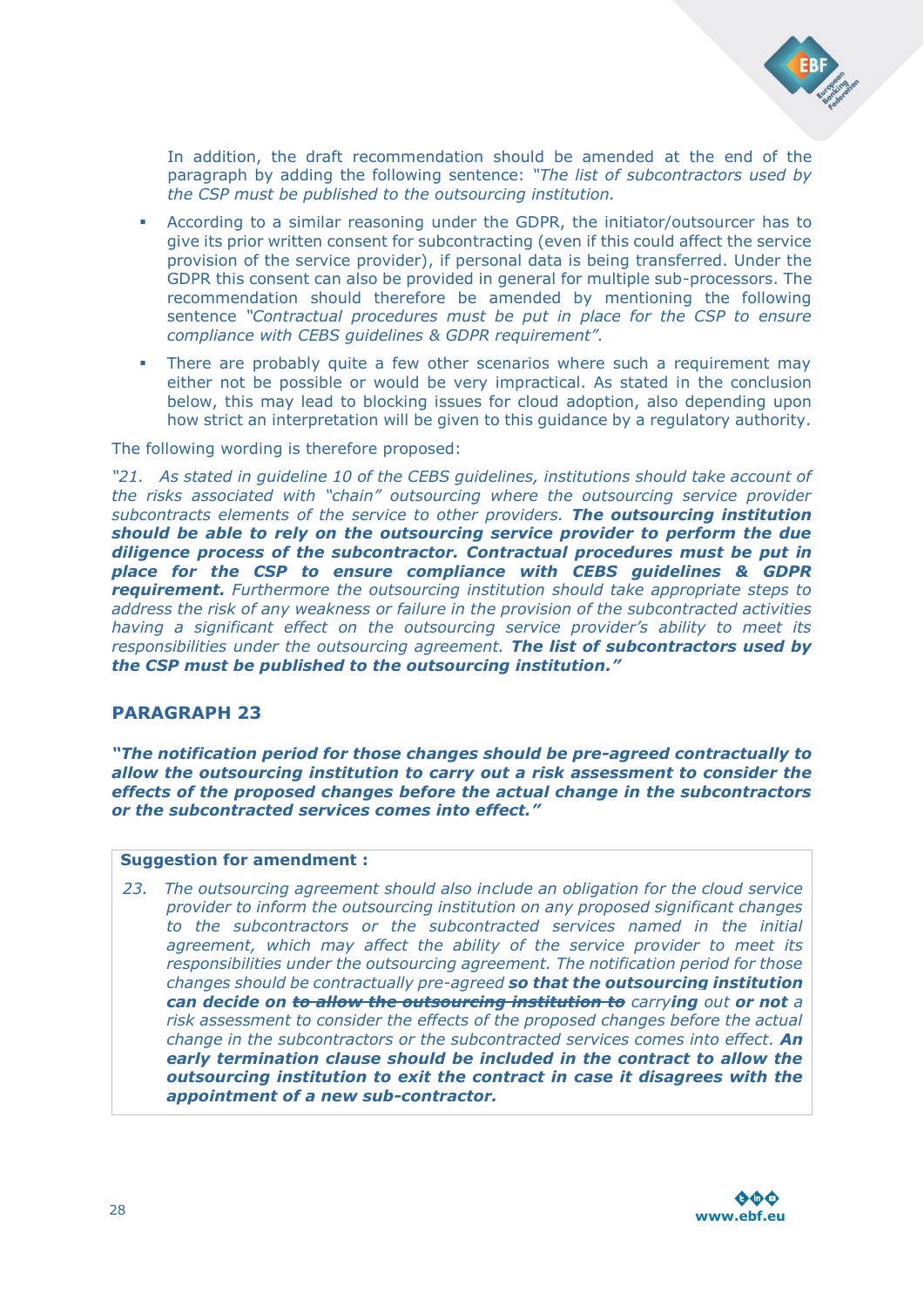

- We very much welcome the approach of the EBA to provide that subcontracting requires ex ante notification to the outsourcing institutions. We indeed believe that further obligations should be imposed to the CSPs, such as a duty to inform the outsourcing institution of any changes related to the subcontractor or the subcontracted services which may affect the ability of the service provider to meet its responsibilities under the outsourcing agreement. A notification period informing the outsourcing institutions about the changes before the subcontractor takes over, should be agreed among the CSPs and the outsourcing institutions, to allow the parties to assess the impact the changes may have on their activities.
- In our view, it is however not clear if this risk assessment is optional for the outsourcing institution or, on the contrary, if there is an obligation for the outsourcing institution to perform this new risk assessment. Section 3, paragraph 12 of the draft EBA recommendations mentions that the option was taken not to include the requirement for consent of the outsourcing institutions when the cloud service provider intends to change subcontractors. According to the draft recommendations it would otherwise be overly burdensome from a practical perspective in the context of cloud outsourcing as subcontracting is used extensively, the cloud environment is more dynamic than traditional outsourcing environments, and cloud services are provided to a larger number of clients than traditional outsourcing and on a larger scale. We believe that outsourcing institutions should keep the ability to establish their own criteria and provisions to ensure that subcontracting by CSPs has no effects on the conditions of the outsourced service. In practice, it is extremely difficult for financial institutions to have control of the whole outsourcing chain.

Thus, the ability to assess the risk impact of the chain outsourcing should be an option contractually agreed, which the outsourcing institution decides to invoke or not.

As rightly mentioned by the EBA in '*Chapter 5.1 Draft cost-benefit analysis / impact assessment'* paragraph *'D. Assessment of the technical options'* section on *'Exhaustive and prescribed list of requirements vs. non-exhaustive list'*, outsourcing institutions should *"retain the right to terminate the contract if the planned changes of subcontractor or subcontracted services will have an adverse effect on the risk assessment of the outsourced services".*

An early termination clause should be therefore included in the contract to allow the outsourcing institution to exit the contract in case it disagrees with the appointment of a new subcontractor. Indeed, outsourcing institutions would not have the possibility otherwise to ensure that CSPs fulfil the requirements imposed by the NCAs.

Alternatively, assessing and having the possibility to audit subcontractors when they contribute materially to the service performed could be considered as an option. For example, a presumption of materiality of 25 %.

The following wording is therefore proposed:

*"23. The outsourcing agreement should also include an obligation for the cloud service provider to inform the outsourcing institution on any proposed significant changes to the subcontractors or the subcontracted services named in the initial agreement, which may affect the ability of the service provider to meet its responsibilities under the outsourcing agreement. The notification period for those changes should be contractually pre-agreed so that the outsourcing institution can decide on carrying out or not a risk assessment to consider the effects of the proposed changes before the actual change in the subcontractors or the subcontracted services comes into effect. An early termination clause should be included in the contract to allow the outsourcing institution to exit the contract in case it disagrees with the appointment of a new subcontractor."*

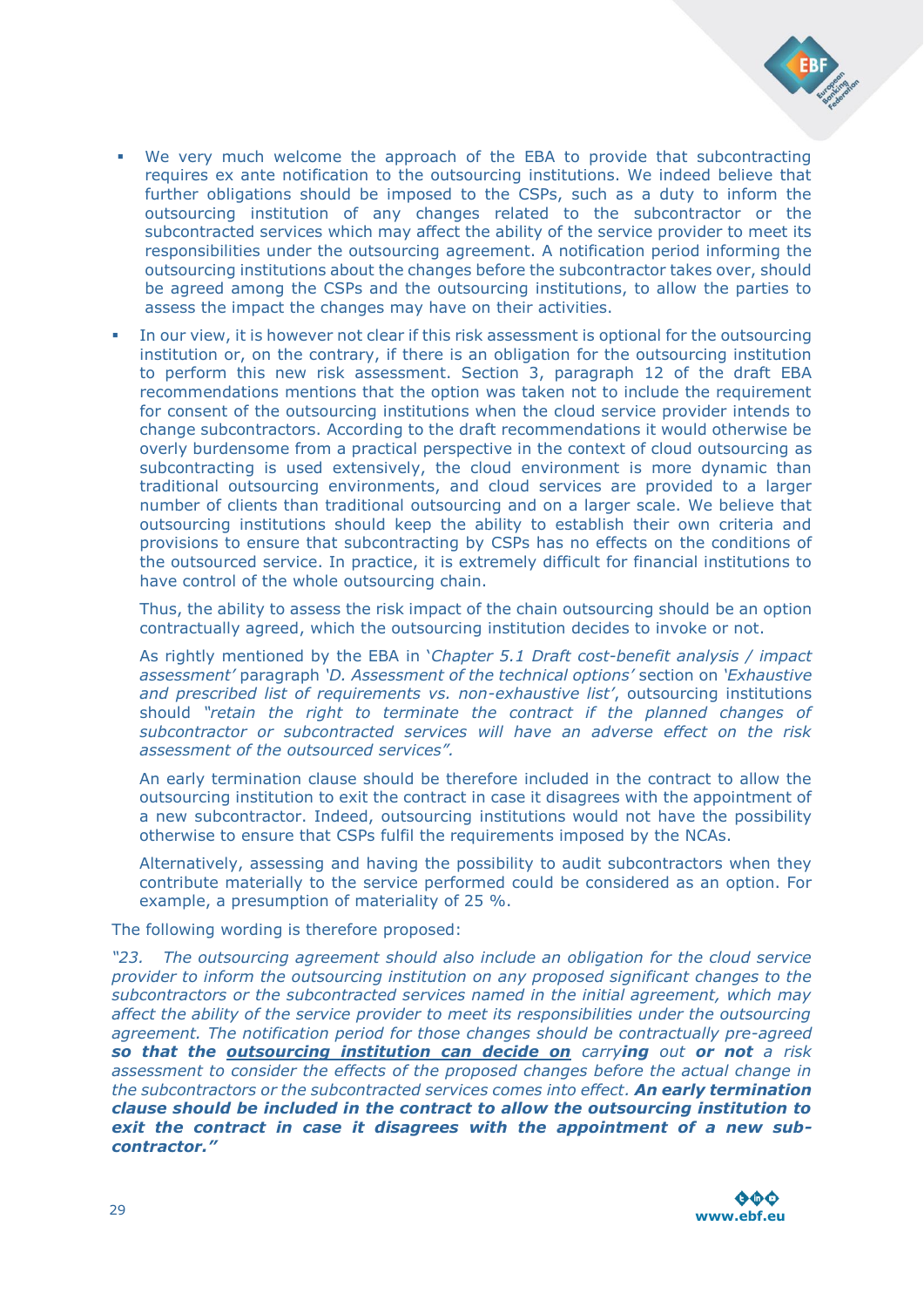

## **CHAPTER 4.8 - CONTINGENCY PLANS AND EXIT STRATEGIES**

Provisions of paragraphs 26 and 27 require the outsourcing contracts to include: *(a) "a termination and exit management clause which allows the activities being provided by the outsourcing service provider to be transferred to another outsourcing service provider or to be reincorporated into the outsourcing institution"* (par.26) and (b) *"an obligation on the cloud service provider to orderly transfer the activity and that of the subcontractors to another service provider or to the direct management of the outsourcing institution in case of the termination of the outsourcing agreement"* (par.27).

Those provisions are quite standard in outsourcing contracts, where the outsourcer manages (and often designs) the outsourced activities along with all the related technical infrastructure. In the case of cloud services, the applications themselves are managed, configured and (in particular for IaaS and PaaS) installed by the users (i.e. the outsourcing institution). In this context, these two provisions – when they refer to the transfer of activities from the CSP to another subject - risk not being applicable, since the outsourcing of own institution's activity based on the cloud service is still directly managed by the users.

**In our opinion, termination and exit management clauses should ensure to the outsourcing institution the time necessary to transfer its applications and/or data to its new (internal or outsourced) infrastructure, as well as constant and unimpeded access to its data for the entire duration of the contract (including possible extensions to allow for the transfer of the activities).**

#### **PARAGRAPH 27**

#### **Suggestion for amendment:**

*(a) Develop and implement exit plans that are comprehensive, documented and sufficiently tested analysed where appropriate*

Depending upon the interpretation of the sentence, this may become a de-facto blocker for cloud adoption. We would suggest clarifying this sentence further in order to ensure consistency among national supervisory authorities.

Depending upon how the recommendation is interpreted, this may rapidly become unworkable in practice. When we look at the experiences with specific software in certain banks, the on-boarding takes a significant amount of time and all the way this exit scenario is impossible. Any exit, out of the cloud service (either to on-premise, or to another provider), involves careful planning, data-capacity-network analysis, setting up migration structures and governance models (project/program), increase of staffing, purchasing of IT systems, temporary upgrade of network bandwidth etc.

Therefore, the exit strategy, in which various different scenarios have been considered, each with its drawbacks and benefits, is not fully testable.

#### **We would therefore advocate to refer to 'sufficiently analysed' instead of 'sufficiently tested' in order to a have a more precise wording and avoid legal uncertainties.**

It does seem feasible to perform exit planning exercises and table-top tests designed to identify weaknesses and attention points, if such an exit scenario is invoked. A high-level hierarchical escalation process up to where the decision can be made to activate the exit plan would also make it clear that this situation has been thought through.

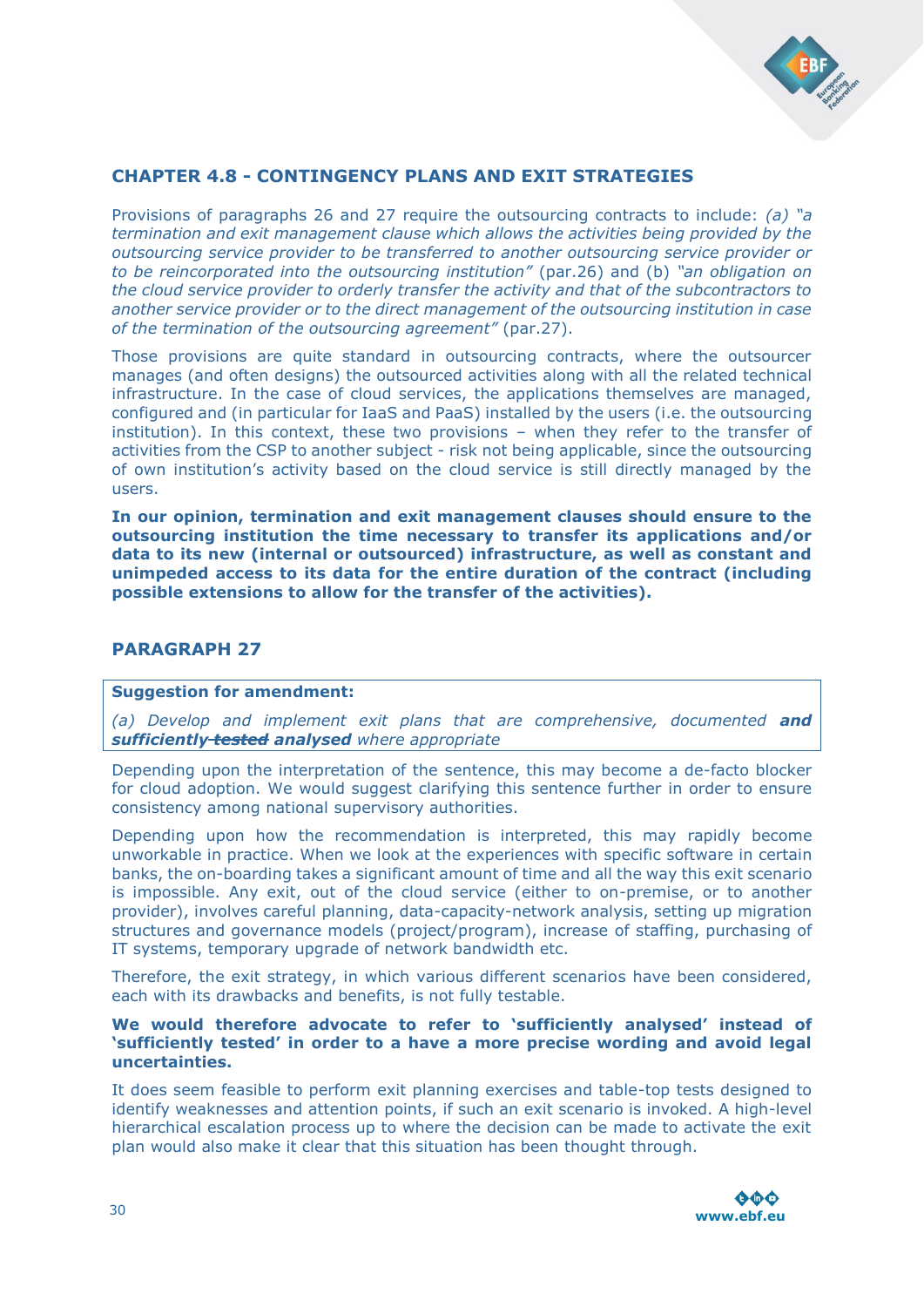

But if this implies setting up on-premise infrastructure and regularly testing the technical exit process, then this measure would again be prohibitive where the cost of the exit scenario becomes so high that the business case immediately becomes void (a main reason to migrate to a cloud service is exactly so as not to have to set up any on-premise alternative).

#### **In addition, further clarifications would be needed regarding the exact procedure needed to "orderly transfer the activity" in (c).**

The following wording is therefore proposed:

*"(a) Develop and implement exit plans that are comprehensive, documented and sufficiently analysed where appropriate"*

## **PARAGRAPH 28**

**Suggestion for amendment:** 

#### *d) Define success criteria of the transition.*

The following sentence should be deleted: *"d) Define success criteria of the transition."* because the transition is successful if the retracted business processes operate duly (at the institution or at an alternative service provider). Requiring success criteria would be overburden some and/or redundant.

## **PARAGRAPH 29**

#### **Suggestion for amendment:**

*29. The outsourcing institution should include indicators that can could trigger the exit a remediation plan / an audit plan in their ongoing service monitoring and oversight of the services provided by their cloud service provider.* 

As the exit cannot be triggered by the crossing of a threshold, it would be relevant to monitor the performance and have an estimate of what level of performance is not acceptable. It should be up to each outsourcing institution to have a process that follows the Service Level Agreement (SLA) and could trigger this change.

The following wording is therefore proposed:

*"29. The outsourcing institution should include indicators that could trigger a remediation plan / an audit in their ongoing service monitoring and oversight of the services provided by their cloud service provider".*

## **CHAPTER 5.1 – DRAFT COST-BENEFIT ANALYSIS / IMPACT ASSESSMENT – PARAGRAPH D**

#### **Suggestion for amendment:**

**Exhaustive and prescribed list of requirements vs. non-exhaustive list**

*(…)*

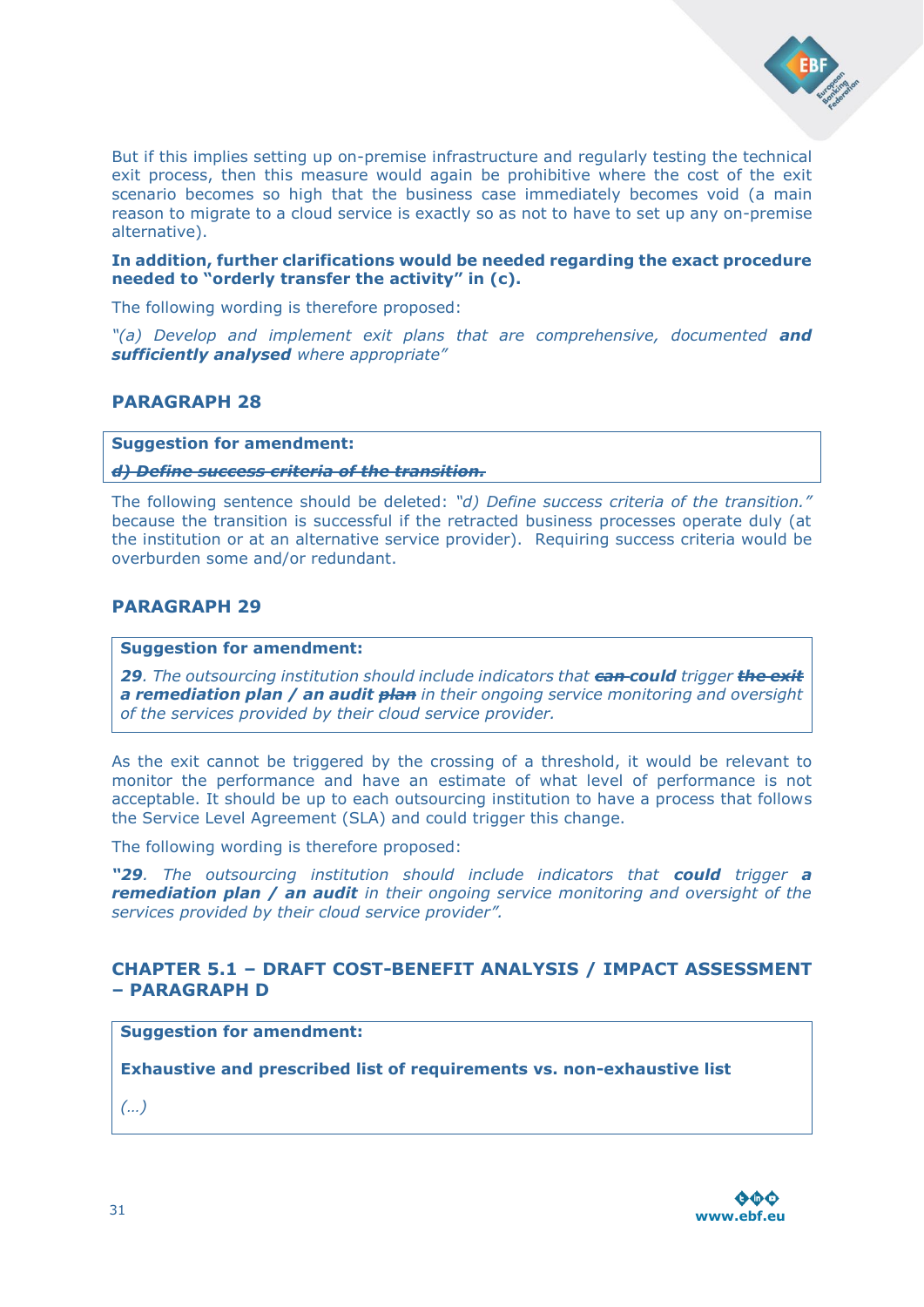

*Secondly, the recommendations do not include specific requirements for reporting of security or any other type of incidents by institutions to their competent authorities in the context of cloud outsourcing. Since the topic of security incident reporting is broader than only for the context of cloud computing, the introduction of a more prescribed detailed recommendations would limit other potential security related issues outside the regulatory scope. It is therefore more reasonable to assess the topic outside the scope of the current draft recommendations but within the scope of regulations already setting requirements on these topics (NIS, GDPR etc.) the cybersecurity in general.*

*(…)*

The recommendations explicitly exclude the handling of security alerts and security incidents. We however believe that it is an important point, especially in the context of the cloud where any attacks on the cloud provider might (or not) have an impact on the outsourced services (or "only" on outsourced services of other clients of the cloud provider). This will be known only if an attack is successful. In order to manage these risks actively and even prevent them, it is important for a bank to not only know of any security incidents, e.g. both while the incident is under analysis and after its closure, but also that an imminent threat is reported as soon as possible. An example: in case a threat is deemed to have a potentially high impact, banks might take banking services partially or completely off-line or might adapt security rules quickly to reduce the risk of a successful attack. This in a situation where nothing has happened so far.

In our view, the recommendations should expressly refer to the NIS Directive and favour a harmonisation of cybersecurity incident notifications to ensure a consistent approach.

As a suggestion for amendment, we encourage the EBA to take into account article 35 of the GDPR related to Data Protection Impact Assessment and to consider a CSP's obligation to carry out a risk assessment, even in a general way, to enable financial/outsourcing institutions to know and weigh the occurring risks of using a CSP as a service provider.

The following wording is therefore proposed in the second paragraph of section *'Exhaustive and prescribed list of requirements vs. non-exhaustive list'*:

*"Secondly, the recommendations do not include specific requirements for reporting of security or any other type of incidents by institutions to their competent authorities in the context of cloud outsourcing. Since the topic of incident reporting is broader than only*  for the context of cloud computing, the introduction of a more prescribed detailed *recommendations would limit other potential security related issues outside the regulatory scope. It is therefore more reasonable to assess the topic outside the scope of the current draft recommendations but within the scope of regulations already setting requirements on these topics (NIS, GDPR etc.)"*

## **B. BASELINE SCENARIO**

## *MANDATORY AND CONTRACTUAL CLAUSES*

Regarding the provision *"capacity of the regulated institution to re-enter the data/ services",* further clarifications should be provided on what it means in practice and what *'re-enter'* means.

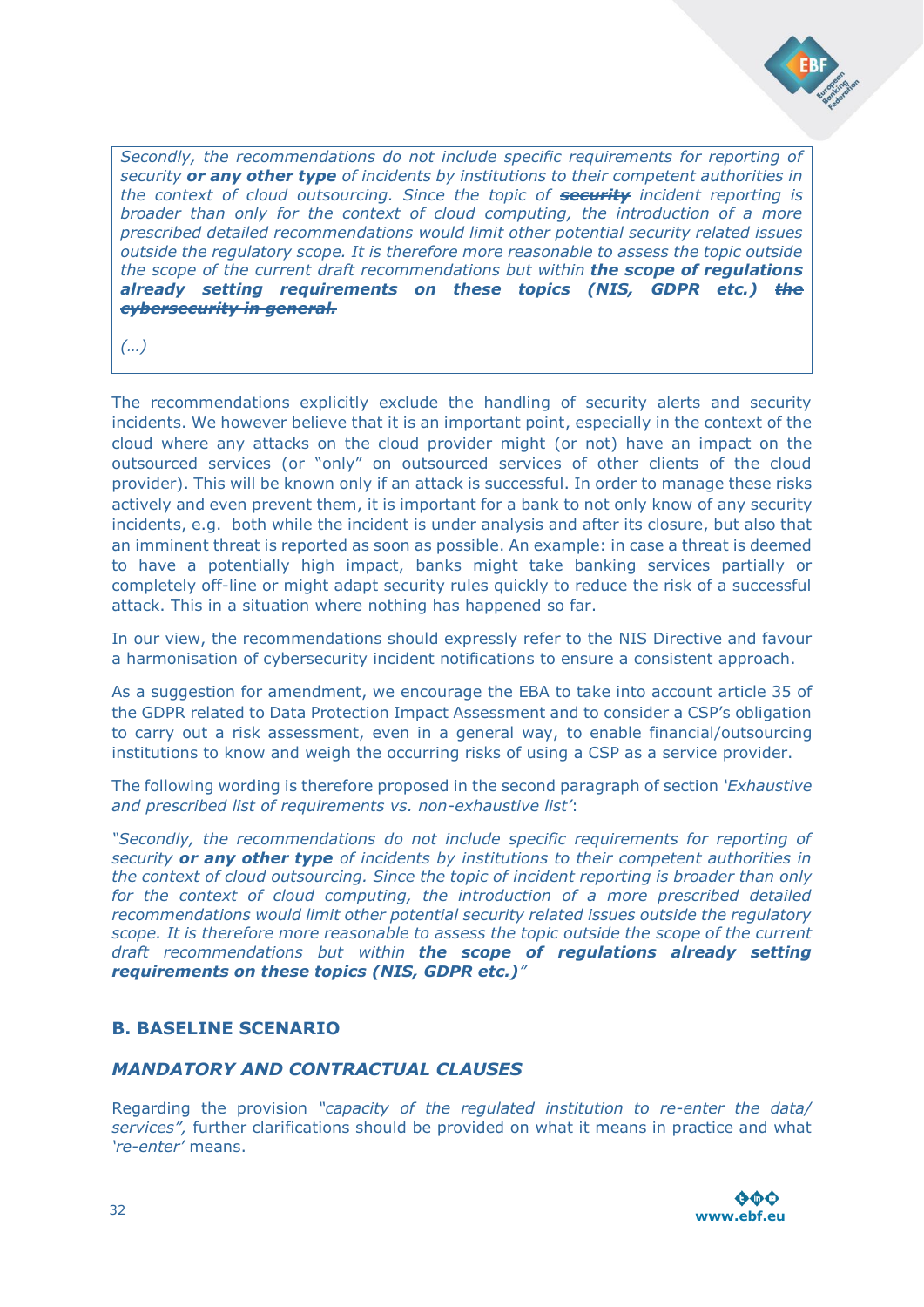

## **2. Are there any additional areas which should be covered by these recommendations in order to achieve convergence of practices in the context of cloud outsourcing?**

## **FURTHER EDUCATION OF CSPs ON THE REQUIREMENTS THAT BANKS NEED TO FULFILL**

Although CSPs are not subject to direct oversight by Financial Authorities, financial institutions are required to ensure in their outsourcing contracts that Competent Authorities can access and audit CSPs in relation to financial institutions' activities and according to article 55 of the Recovery and Resolution Directive can take control of the contract in case of bail-in.

Given that introducing these requirements into contracts with CSPs is usually burdensome for CSPs (which provide services also to entities other than financial institutions), the creation of a mechanism that guarantees that CSPs are aware of the requirements above and accept them, would ease the negotiation with CSPs and foster cloud adoption.

Moreover, this mechanism could also foresee the possibility of the CSP seeking a prior review by the Authorities, whose outcome would be an opinion on its capacity and adequacy to comply with financial regulation for different types of services. Should financial institutions intend outsourcing an activity that falls into a type of service for which Authorities have issued a positive opinion, this outsourcing could benefit from a "fasttrack" notification/endorsement procedure.

**We believe that, if this mechanism (e.g. voluntary CSP certification) were offered on an optional basis with voluntarily recourse to it by CSPs, no major changes on the regulatory framework applicable to CSPs and Financial Institutions would be necessary.**

On the other hand, if the Authorities identify CSPs whose capacity/abilities do not allow the outsourcing institutions to comply with applicable financial regulation, their inclusion on a public blacklist of non-compliant CSPs would be very helpful for outsourcing institutions.

## **SYSTEMIC RISK**

In our view, a description on how systemic risks (domestic, international) should be handled, is missing.

Third-parties' certifications are mentioned in paragraph 8(b) which would help financial institutions to rely on a standard approach across Europe. The adoption of base standard certifications to guarantee compliance or the definition of a cloud outsourcing banking standard against which a certification could be requested, would help financial institutions and CSPs across Europe to reduce the compliance burden and increase security. A more detailed reference to a base standard certification would help.

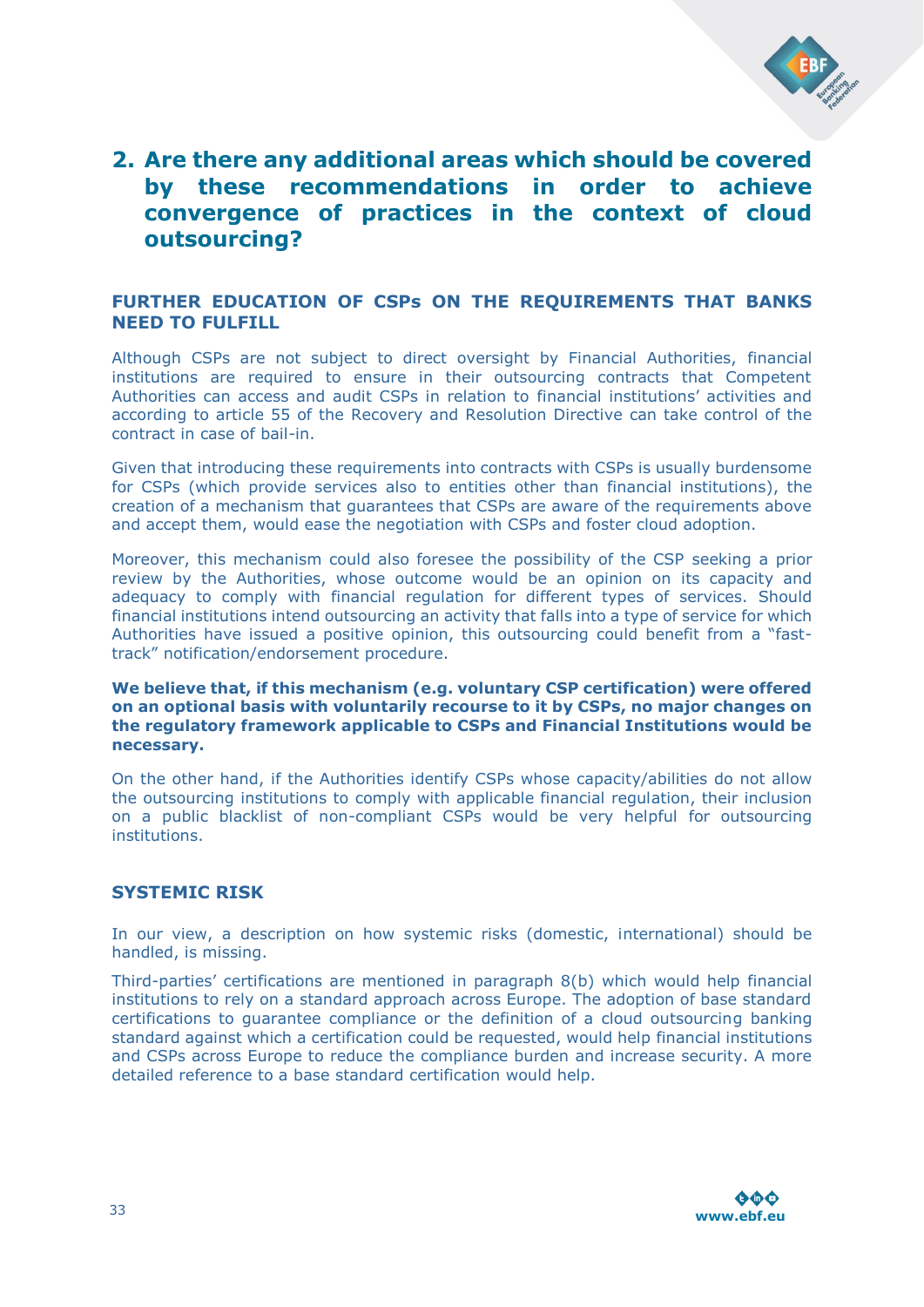

## **CYBERSECURITY: SECURITY INCIDENT MANAGEMENT & REPORTING**

We suggest that the EBA recommendations clearly refer to existing regulation on security incident management and reporting (such as the NIS Directive) without adding new requirements or setting new criteria, so as to avoid overlaps with other regulations already requiring financial institutions and CSPs to report with different taxonomies, thresholds, etc. Examples are NIS, GDPR, PSD2, and ECB incident reporting framework or national regulations.

Furthermore, we believe that this consultation paper should emphasise that CSPs have to comply fully with the GDPR. In particular, CSPs should ensure that the tools and devices, on which the cloud services run, have been duly implemented so that service providers, and consequently the outsourcing institutions, are compliant with the GDPR provisions (including the security measures e.g. the provision of article 33 GDPR – *"Notification of a personal data breach to the supervisory authority"*).

## **DATA PROTECTION**

It is important to reiterate that CSPs should ensure also that their tools and devices (on which the cloud services run) technically allow, without undue costs and burdens, the migration of the client's data to another CSP, upon client's request. Moreover, the CSPs have to collaborate and ensure the exercise of data subjects rights, as set forth in the GDPR (e.g. right to data portability, right to erasure), where the data subjects decide to exercise their rights towards data controllers (i.e. the outsourcing institutions).

Regarding the transfer of personal data and data localisation, we believe the European and National Supervisory Authorities should align with the decisions of the Data Protection Authorities (DPAs), if they have authorized transfer of data to certain countries complying with the GDPR

As mentioned previously, we observe a certain overlap between local data protection laws, the future GDPR provisions for the protection of personal data and the requests made by national supervisors to perform risk analysis. We believe it is essential to take into account that data protection issues should be supervised by DPAs, on the basis of GDPR and local data protection laws. The NSAs should abide by the GDPR and the DPAs' decisions if they have granted permission to use a cloud service complying with all security and privacy measures. Decisions of the NSAs should not be stricter than the decisions of the DPAs as this would undermine the usage of the cloud and affect competition with other players that are not under the NSAs' supervision.

In addition, it is important to stress that, in order to ensure this level playing field, EU members' players should comply equally with regard to GDPR, but should not be forced to comply with extra requirements with regard to data protection, privacy and cybersecurity measures. Doing so would create a further competitive gap with non-European countries that face less friction to use the cloud.

## **STANDARD CONTRACTUAL CLAUSES DEFINED BY THE INDUSTRY**

We observe that certain operating models of global CSPs conflict with requirements imposed on financial institutions as data controllers which creates additional challenges for the banking sector. For example, discrepancies are seen between the required timing of notice before sub-processor appointments and what the cloud providers consider as average.

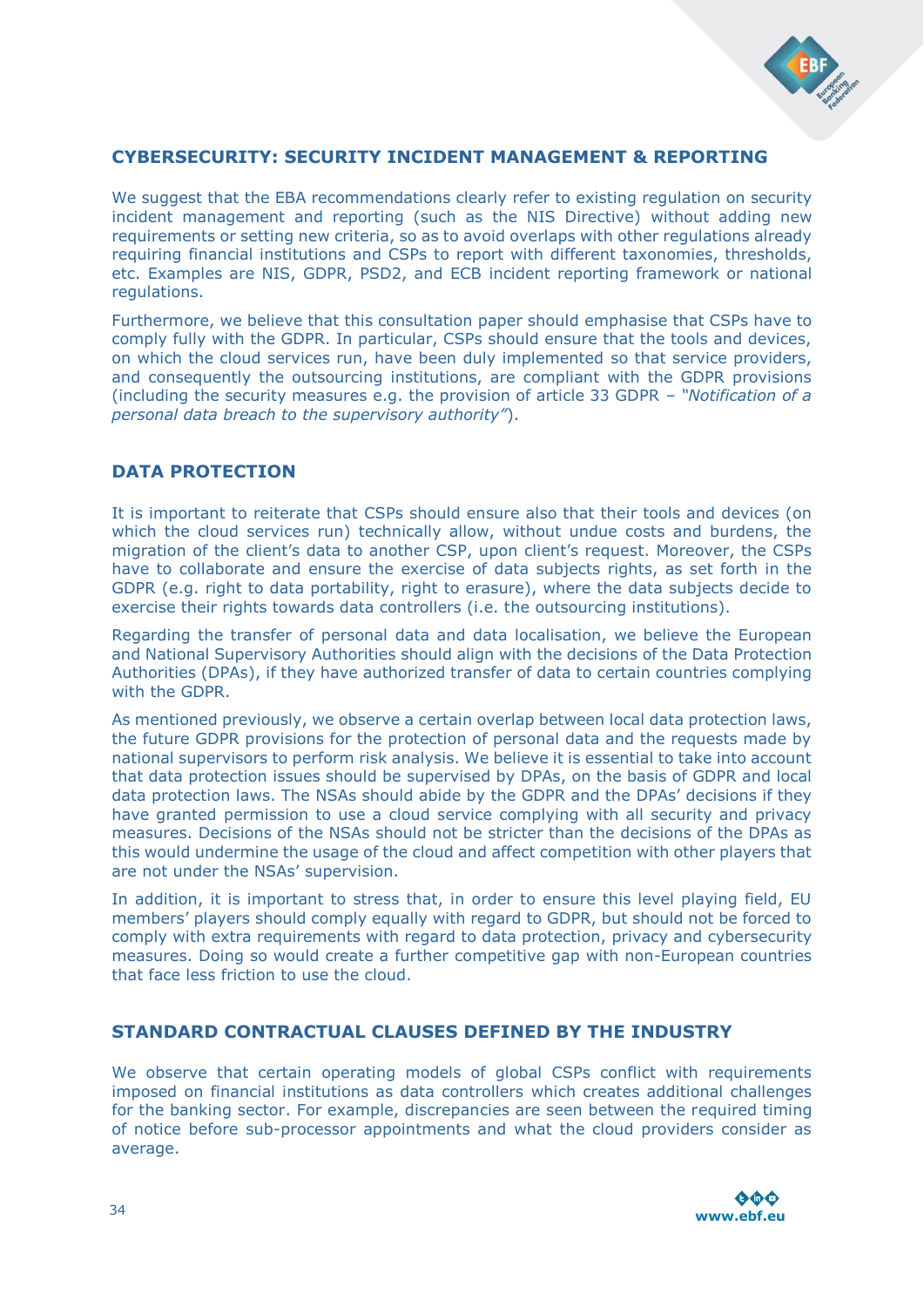

The main impact for banks comes from the difficulty in agreeing to a contract covering open or undefined aspects of the service (such as data location), addressing various regulatory requirements from different regulators in jurisdictions where the contract is in force, and finding a CSP which can operate within EU regulations. Difficulties may occur without any reference to clear guidelines to negotiate contracts with large CSPs (which own global technology platforms accommodating large numbers of institutions in various jurisdictions). For example, banks might not be able to use cloud computing to its full potential because CSPs limit the use of cloud computing to a particular region.

Cloud services provided by external providers are currently handled according to existing legal requirements for outsourcing, defined by standard contracts issued by the CSPs. It is our understanding that, from a CSP perspective, due to the nature of the cloud service, a deep customisation to meet 100% the requirements of their customers is hardly feasible. Despite of the fact that CSPs usually pay attention to regulatory requirements of their customer's sector, Cloud Services Agreements are offered by most CSPs in standard, nonnegotiable, "take it or leave it" terms. Such approach raises many concerns for the banking sector because the cloud service agreements proposed by the CSPs do not fully and adequately address the specific requirements imposed by European and national banking supervisory authorities with which banks have to comply.

For the banking sector, cloud adoption must be considered within the context of maintaining regulatory compliance. Outsourcing institutions/banks therefore typically approach compliance assurance with CSPs through specific contract clauses, Service Level Agreements (SLAs), certifications and audits. The lack of specific and detailed information drives banks and suppliers into a difficult situation: banks are generally forced to evaluate, on their risk assessment criteria basis, whether the provider solutions are adequate in terms of compliance (e.g. in terms of IT security). Banks have thus to make the choice of either rejecting the supplier or accepting the risks that cannot be fully mitigated.

This entire situation creates important barriers to the full adoption of cloud solutions by the banking sector as a whole.

**Without limiting the CSPs' contractual freedom to negotiate specific conditions/clauses in line with their business model, the development, with the industry, of high-level principles covering the specific needs of the banking sector with the aim to also accommodate GDPR requirements, should be encouraged to guarantee legal certainty and facilitate the adoption of the cloud by financial institutions.** For example, the contract between a bank and a CSP should include availability, reliability and confidentiality SLAs but leave open for the bank to decide which SLA to include.

For more information contact:

**Noémie Papp** Senior Policy Advisor - Digital & Retail [n.papp@ebf.eu](mailto:n.papp@ebf.eu) +32 2 508 37 69